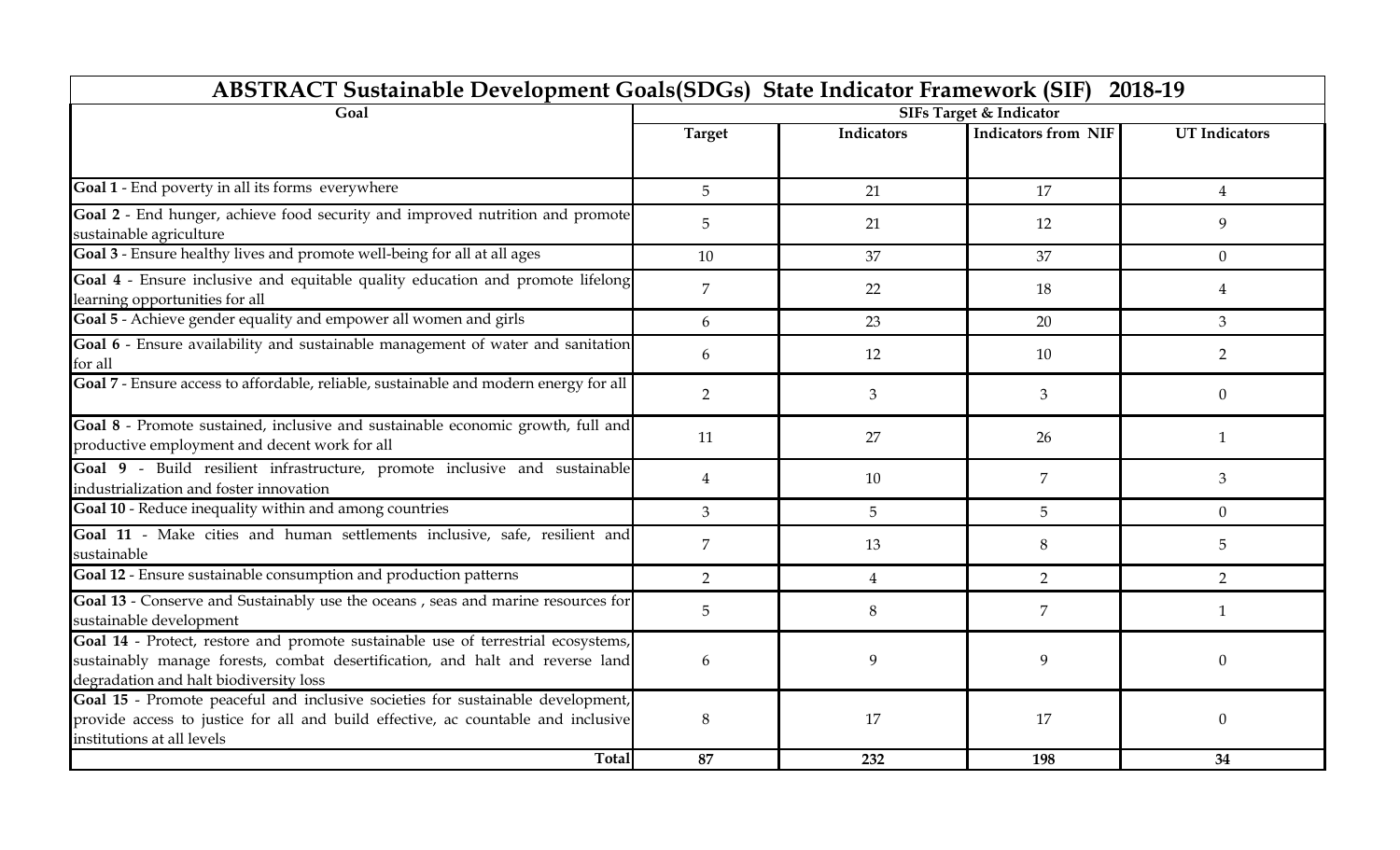|                | <b>SDGs STATE INDICATOR FRAMEWORK (SIF) WITH BASE YEAR DATA 2018-19</b>         |                                                                                                                                                                                                |                              |                      |
|----------------|---------------------------------------------------------------------------------|------------------------------------------------------------------------------------------------------------------------------------------------------------------------------------------------|------------------------------|----------------------|
| <b>Sl. No</b>  | <b>Target</b>                                                                   | <b>National Indicator</b>                                                                                                                                                                      | Base year data<br>2018-19    | Source               |
|                | Goal 1 : End poverty in all its forms everywhere                                |                                                                                                                                                                                                |                              |                      |
| $\mathbf{1}$   | for<br>all<br>poverty<br>everywhere,<br>currently                               | 1.1 : By 2030, eradicate extreme 1.1.1: Proportion of population living<br>people below national poverty (%)                                                                                   | $\mathbf{1}$<br>$(2011-12)$  | NITI Aayog (2011-12) |
| $\overline{2}$ |                                                                                 | 1.2 : Implement nationally 1.2.1.a: UT Indicator -Percentage of<br>appropriate social protection household with any usual member<br>systems and measures for all, covered by health sceheme or | 100                          | DHS, ANI             |
| $\overline{3}$ | achieve substantial coverage of Integrated Child<br>the poor and the vulnerable | including floors, and by 2030 1.2.2 : Number of Beneficiaries under<br>Development<br>Scheme(ICDS) (in No.)                                                                                    | 13530                        | Social Welfare, ANI  |
| 4              |                                                                                 | 1.2.3: Persons provided employment<br>as a percentage of persons who<br>demanded<br>employment<br>under<br>Mahatma Gandhi National Rural<br>Employment<br>Guarantee<br>Act                     | 100                          | RD, ANI              |
| 5              |                                                                                 | 1.2.4 : Number of Self Help Groups<br>(SHGs) formed and provided bank<br><b>SHGs provided Bank credit Linkage</b>                                                                              |                              | RD, ANI              |
|                |                                                                                 | Other institution & Banks                                                                                                                                                                      | 3183                         |                      |
|                |                                                                                 | DAY-NRLM                                                                                                                                                                                       | 18                           |                      |
|                |                                                                                 | <b>Total</b>                                                                                                                                                                                   | 3201                         |                      |
| 6              |                                                                                 | 1.2.5: Proportion of the population<br>(out of total eligible population)<br>receiving social protection benefits<br>under Pradhan Mantri Matritva                                             | 81.83 %<br>$(1482/1811*100)$ | Social Welfare, ANI  |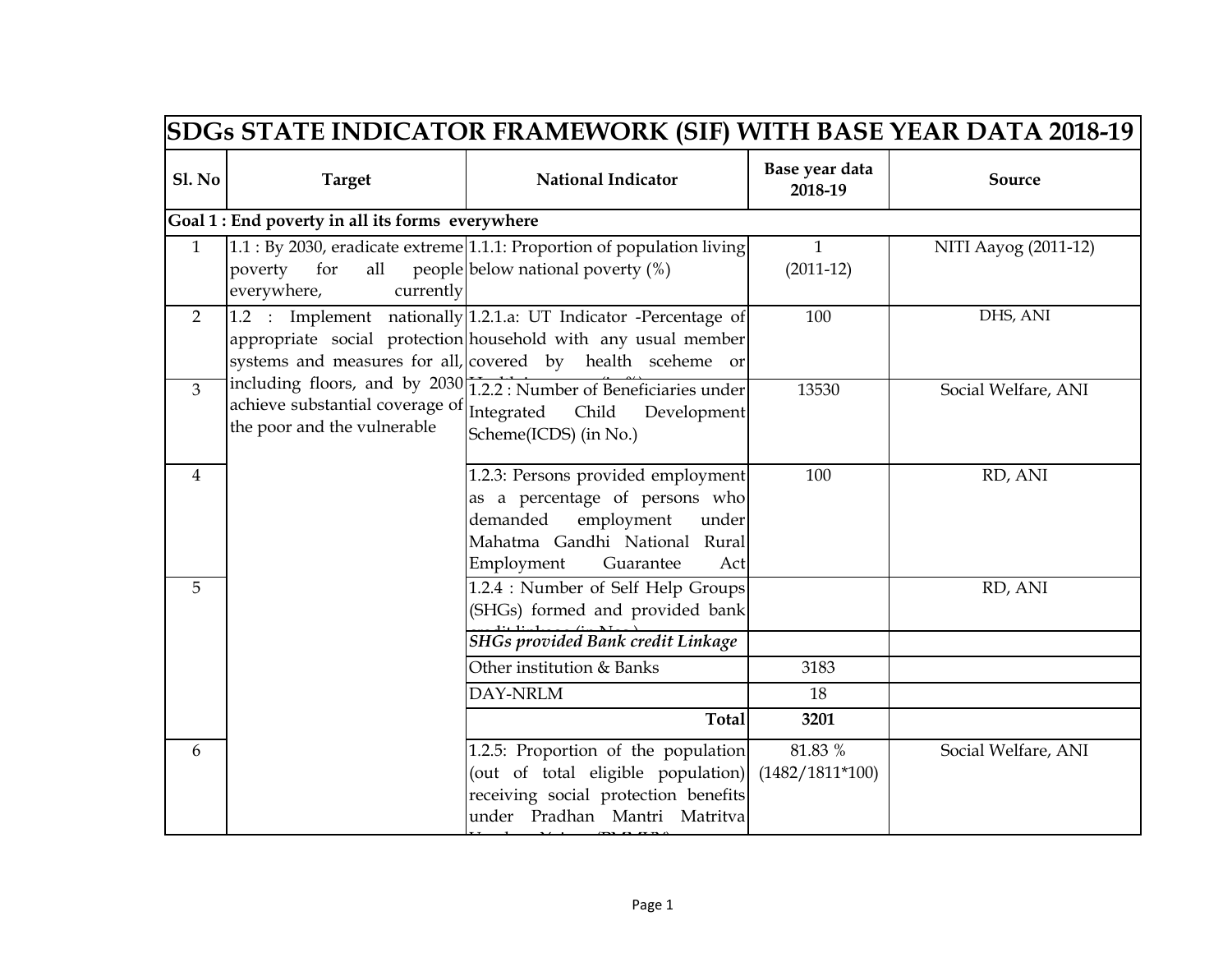| Sl. No         | <b>Target</b>                                                                   | <b>National Indicator</b>                                                                                                                                                                              | Base year data<br>2018-19                            | Source                                              |
|----------------|---------------------------------------------------------------------------------|--------------------------------------------------------------------------------------------------------------------------------------------------------------------------------------------------------|------------------------------------------------------|-----------------------------------------------------|
| $\overline{7}$ |                                                                                 | 1.2.6 : Number of senior citizens<br>provided institutional<br>assistance<br>through Old Age Homes/Day Care<br>Centres funded by the Government                                                        | 20                                                   | Social Welfare, ANI                                 |
| 8              |                                                                                 | 1.2.7: Number of beneficiaries added<br>under Employee's Pension Scheme<br>(EPS) during the year, (in number)                                                                                          | 2080                                                 | Labour Department, ANI                              |
| 9              |                                                                                 | 1.2.8: Coverage of New Pension<br>Scheme (NPS)                                                                                                                                                         | <b>NPS: 10684</b><br>APY: 4896<br>Social Protection: | Finance/SW, ANI                                     |
| 10             | have equal rights to economic Water Supply (PWS)                                | 1.3: By 2030, ensure that all $1.3.1$ : Percentage of Population<br>men and women, in particular getting safe and adequate drinking<br>the poor and the vulnerable, water within premises through Pipe |                                                      | <b>APWD</b>                                         |
|                | resources, as well as access to Rural<br>$\frac{1}{2}$ resources, $\frac{1}{2}$ |                                                                                                                                                                                                        | 59.16%                                               | <b>APWD</b>                                         |
|                | control over land and other                                                     |                                                                                                                                                                                                        | 100%                                                 | <b>PBMC</b>                                         |
| 11             | new technology and financial to total beneficiaries covered                     | forms of property, inheritance, 1.3.1.a : UT Indicator -Percentage of<br>natural resources, appropriate house constructed under PMAY(G)                                                                | 15.57%                                               | RD, ANI                                             |
| 12             | services,<br>microfinance                                                       | including $\boxed{1.3.2}$ : Proportion of population<br>(Urban) living in households with<br>access to Safe drinking water &<br>Sanitation (Toilets)                                                   | 100%                                                 | <b>PBMC</b>                                         |
| 13             |                                                                                 | 1.3.2.a : UT Indicator -Percentage of<br>house constructed under PMAY(U)<br>to total beneficiaries covered                                                                                             | 2.16<br>(13/600)                                     | UT Dashboard (PMAY-U),<br><b>PBMC</b>               |
| 14             |                                                                                 | 1.3.3: Percentage of households<br>electrified, 2019-20                                                                                                                                                | 97.45<br>(112014 HHs)                                | Electricity, ANI<br>Unelectrified: 2926 (EFA: 2088) |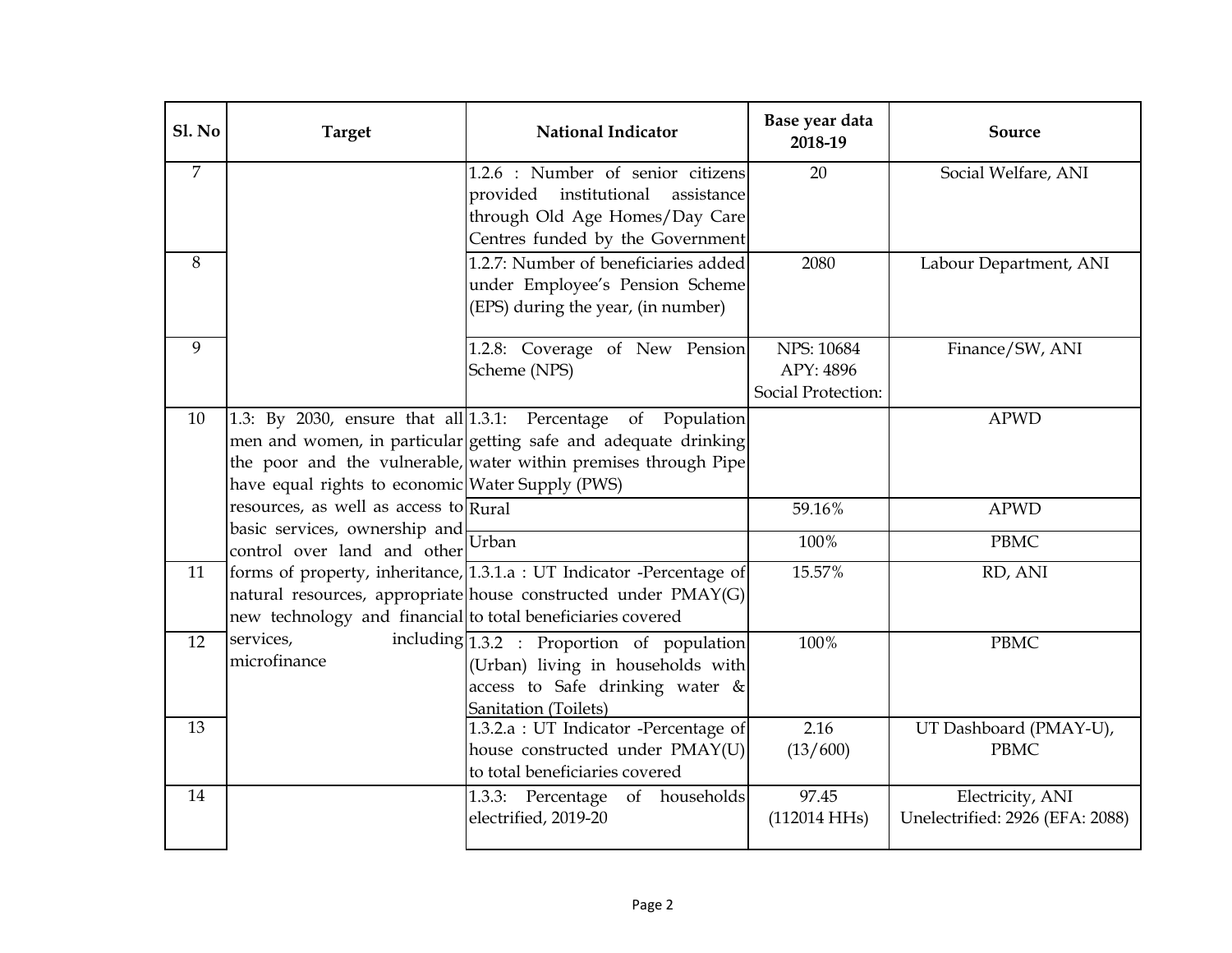| Sl. No | <b>Target</b>                                                                                                                                                                  | <b>National Indicator</b>                                                                                                                                                                                                                                    | Base year data<br>2018-19                                                 | Source                                                         |
|--------|--------------------------------------------------------------------------------------------------------------------------------------------------------------------------------|--------------------------------------------------------------------------------------------------------------------------------------------------------------------------------------------------------------------------------------------------------------|---------------------------------------------------------------------------|----------------------------------------------------------------|
| 15     |                                                                                                                                                                                | 1.3.4 : Proportion of homeless<br>population to total population (in %)                                                                                                                                                                                      | 0.02                                                                      | Census ORGI<br>2011                                            |
| 16     |                                                                                                                                                                                | 1.3.5: Number of accounts (including<br>deposit and credit accounts) of<br>scheduled commercial banks per<br>1,000 population, (in number)                                                                                                                   | 2162                                                                      | Lead Bank, ANI                                                 |
| 17     |                                                                                                                                                                                | Number<br>of<br>telephone<br>1.3.6:<br>subscriptions as percentage of total Total Subscribers<br>population, (in percentage)                                                                                                                                 | 4.33<br>17095                                                             | IT, ANI: (Subsribers)<br>Census 2011 : Projected<br>population |
| 18     |                                                                                                                                                                                | 1.3.7: Proportion of households<br>having access to toilet facility (Urban<br>& Rural), (in percentage)                                                                                                                                                      | RD: 100<br><b>PBMC: 100</b>                                               | RD/PBMC                                                        |
| 19     | By 2030,<br>$1.4$ :<br>resilience of the poor and those extreme<br>in vulnerable situations and population<br>reduce their exposure<br>and                                     | build the 1.4.1: Number of deaths attributed to<br>climate<br>1,00,000<br>per                                                                                                                                                                                | 0.252<br>(1/397000)                                                       | DM, ANI                                                        |
| 20     | social<br>economic,<br>environmental<br>shocks<br>disasters                                                                                                                    | vulnerability to climate-related 1.4.2.a : UT Indicator: Proportion of<br>extreme events and other districts that adopt and implement<br>and local<br>risk<br>disaster<br>reduction<br>and strategies in line with national<br>disaster reduction strategies | 100%                                                                      | DM, ANI                                                        |
| 21     | significant 1.5.1<br>1.5<br>Ensure<br>through<br>development cooperation, in<br>order to provide adequate and<br>predictable<br>means<br>for<br>developing<br>countries,<br>in | Proportion<br>$\cdot$<br>of<br>total<br>mobilization of resources from government spending on essential<br>a variety of sources, including services (education, health and social Health: 336.60 Cr.<br>enhanced protection) (in %)                          | 23.22<br>Edn: 649.52 Cr.<br>SW: 95.13 Cr.<br>Total UT Exp:<br>4654.52 Cr. | Finance                                                        |
|        |                                                                                                                                                                                | Goal 2: End hunger, achieve food security and improved nutrition and promote sustainable agriculture                                                                                                                                                         |                                                                           |                                                                |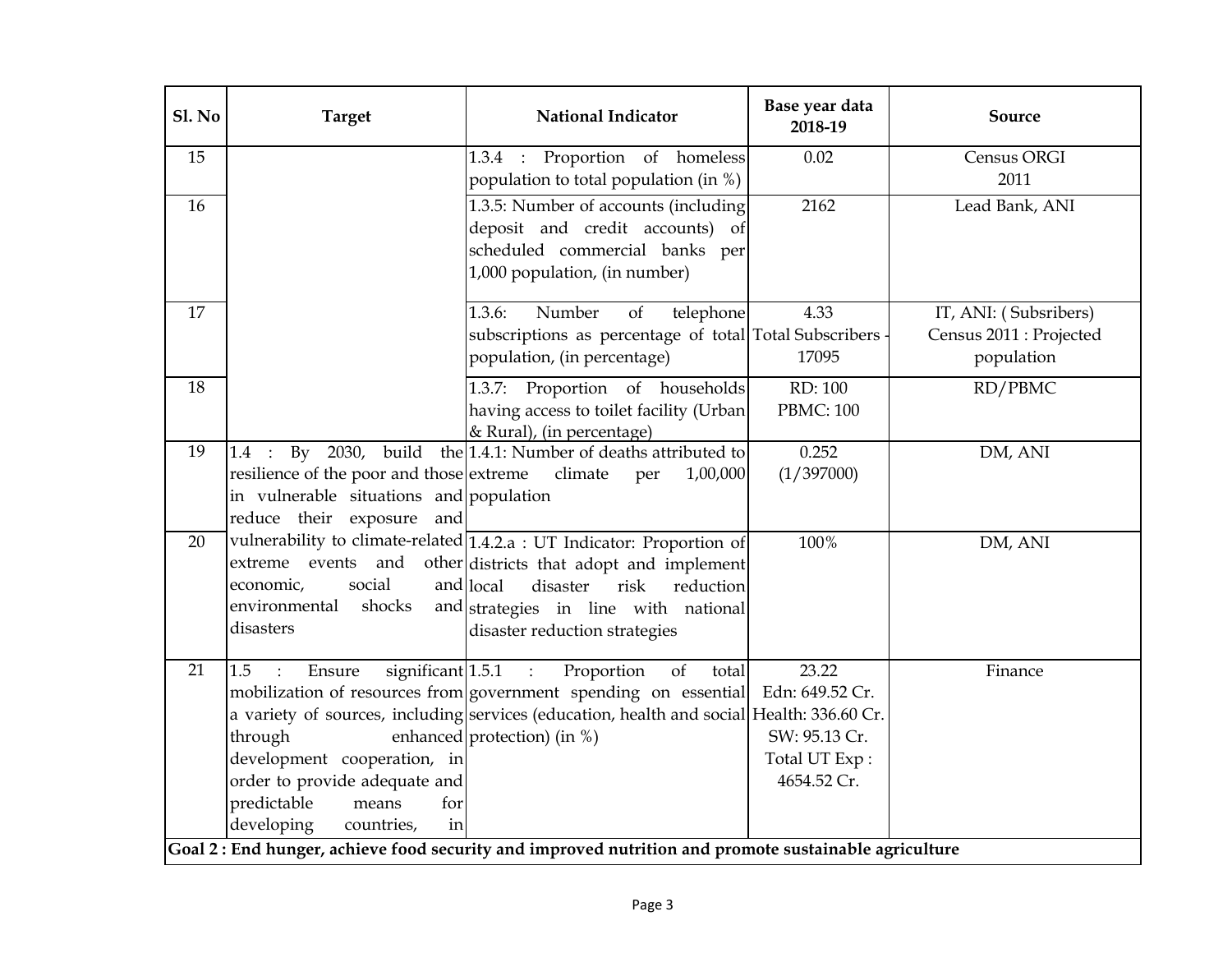| Sl. No | <b>Target</b>                                 | <b>National Indicator</b>                                                                               | Base year data<br>2018-19 | Source         |
|--------|-----------------------------------------------|---------------------------------------------------------------------------------------------------------|---------------------------|----------------|
| 22     |                                               | $2.1:$ By 2030, end hunger and $2.1.1:$ Percentage of children aged                                     | 21.6                      | SW, ANI        |
|        |                                               | ensure access by all people, in under 5 years who are underweight.                                      | NFHS - 2015-16            |                |
|        | particular the poor and people                |                                                                                                         |                           |                |
| 23     | vulnerable<br>in                              | situations, 2.1.2: Proportion of beneficiaries                                                          | 87.25                     | CS & CA, ANI   |
|        | including infants, to safe,                   | covered<br>under<br>National<br>Food                                                                    |                           |                |
| 24     |                                               | 2.2.1 : Percentage of children under                                                                    | 23.3                      | SW, ANI        |
|        |                                               | age 5 years who are stunted                                                                             | NFHS - 2015-16            |                |
| 25     |                                               | $2.2.1.a$ : UT Indicator -Prevalence of                                                                 | 84.39                     | DHS, ANI       |
|        |                                               | 2.2 : By 2030, end all forms of exclusive breastfeeding for children                                    |                           |                |
|        | malnutrition,                                 | including $\leq 6$ months                                                                               |                           |                |
| 26     | achieving,<br>by                              | 2025, the $2.2.1.b$ : UT Indicator - Percentage                                                         | 100%                      | SW, ANI        |
|        |                                               | internationally agreed targets of village/ Panchayat covered by                                         |                           |                |
|        | on stunting and wasting in Anganwadi services |                                                                                                         |                           |                |
| 27     |                                               | children under 5 years of age, 2.2.1.c : UT Indicator -children aged 0                                  | 11034                     | SW, ANI        |
|        | and address the nutritional $6$ years         | given<br>supplementary                                                                                  |                           |                |
| 28     | needs of adolescent girls, nutrition          |                                                                                                         | 2498                      | SW, ANI        |
|        |                                               | pregnant and lactating women 2.2.1.d : UT Indicator - Preganant<br>lactating<br>mothers<br>and<br>given |                           |                |
|        | and older persons                             | supplementary nutrition                                                                                 |                           |                |
| 29     |                                               | 2.2.2 : Percentage of children under                                                                    | 18.9                      | SW, ANI        |
|        |                                               | age 5 years who are wasted                                                                              | NFHS - 2015-16            |                |
|        |                                               |                                                                                                         |                           |                |
| 30     |                                               | 2.2.3 : Percentage of women whose                                                                       | 13.10                     |                |
|        |                                               | Body Mass Index (BMI) is below                                                                          | NFHS - 2015-16            | MoHFW          |
|        |                                               | normal (BMI<18.5 kg/m <sup>2</sup> )                                                                    |                           |                |
| 31     |                                               | 2.2.4 : Percentage of pregnant women                                                                    | 61.40                     | <b>MoHFW</b>   |
|        |                                               | age 15-49 years who are anaemic                                                                         | NFHS - 2015-16            | NFHS - 2019-20 |
| 32     |                                               | 2.2.5 : Percentage of Children age 6-                                                                   | 2.51                      | DHS, ANI       |
|        |                                               | months who<br>59<br>are<br>anaemic                                                                      |                           |                |
|        |                                               | $($ < 11.0g/dl)                                                                                         |                           |                |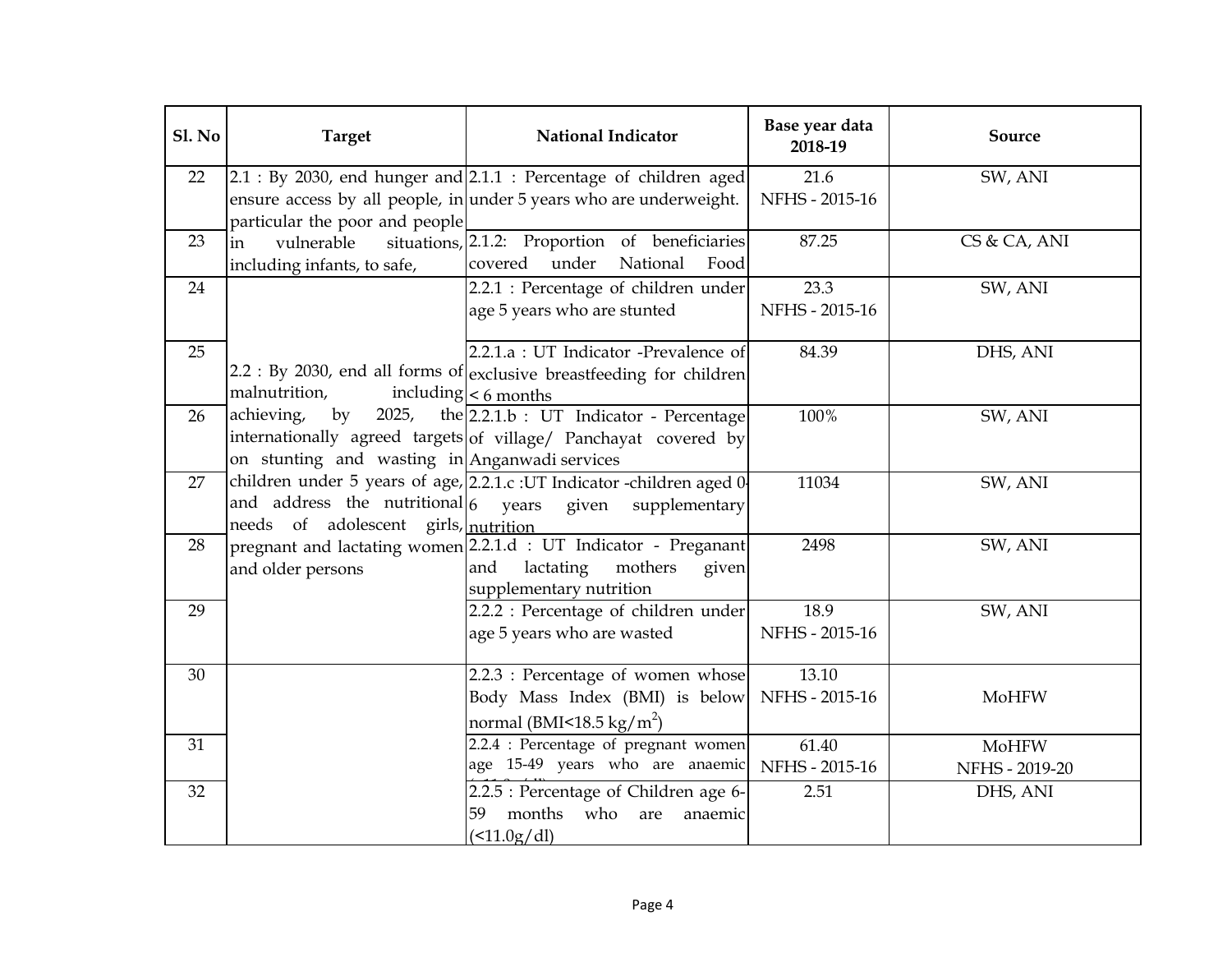| SI. No | <b>Target</b>                                                                                                                                                                                                                       | <b>National Indicator</b>                                                                                                                                                                            | Base year data<br>2018-19               | Source           |
|--------|-------------------------------------------------------------------------------------------------------------------------------------------------------------------------------------------------------------------------------------|------------------------------------------------------------------------------------------------------------------------------------------------------------------------------------------------------|-----------------------------------------|------------------|
| 33     | incomes of small scale food <i>(yield in kg. per hectare)</i><br>producers, in particular Paddy -Area<br>women, indigenous peoples, Paddy - Production<br>family farmers, pastoralists<br>secure and equal access to Coconut - Area | 2.3 : By 2030, double the 2.3.1.a: UT indicator: Agriculture<br>agricultural productivity and productivity of Paddy and coconut<br>and fishers, including through Paddy - Yield (in Kg. per hectare) | 5391.11<br>17160.56<br>3.18<br>18148.63 | Agriculture, ANI |
|        |                                                                                                                                                                                                                                     | land, other productive<br>resources and inputs, Coconut - Production (Million Nuts)<br>knowledge, financial services, Coconut - Yield (Per Million Nuts)                                             | 96.18<br>0.01                           |                  |
| 34     | employment                                                                                                                                                                                                                          | markets and opportunities for 2.3.1.b : UT Indicator - Percentage of value addition and non-farm<br>gross cropped area with insurance<br>coverage                                                    | 7.65                                    | Agriculture, ANI |
|        |                                                                                                                                                                                                                                     | Gross cropped area under paddy<br>and pulses                                                                                                                                                         | 5672.11                                 |                  |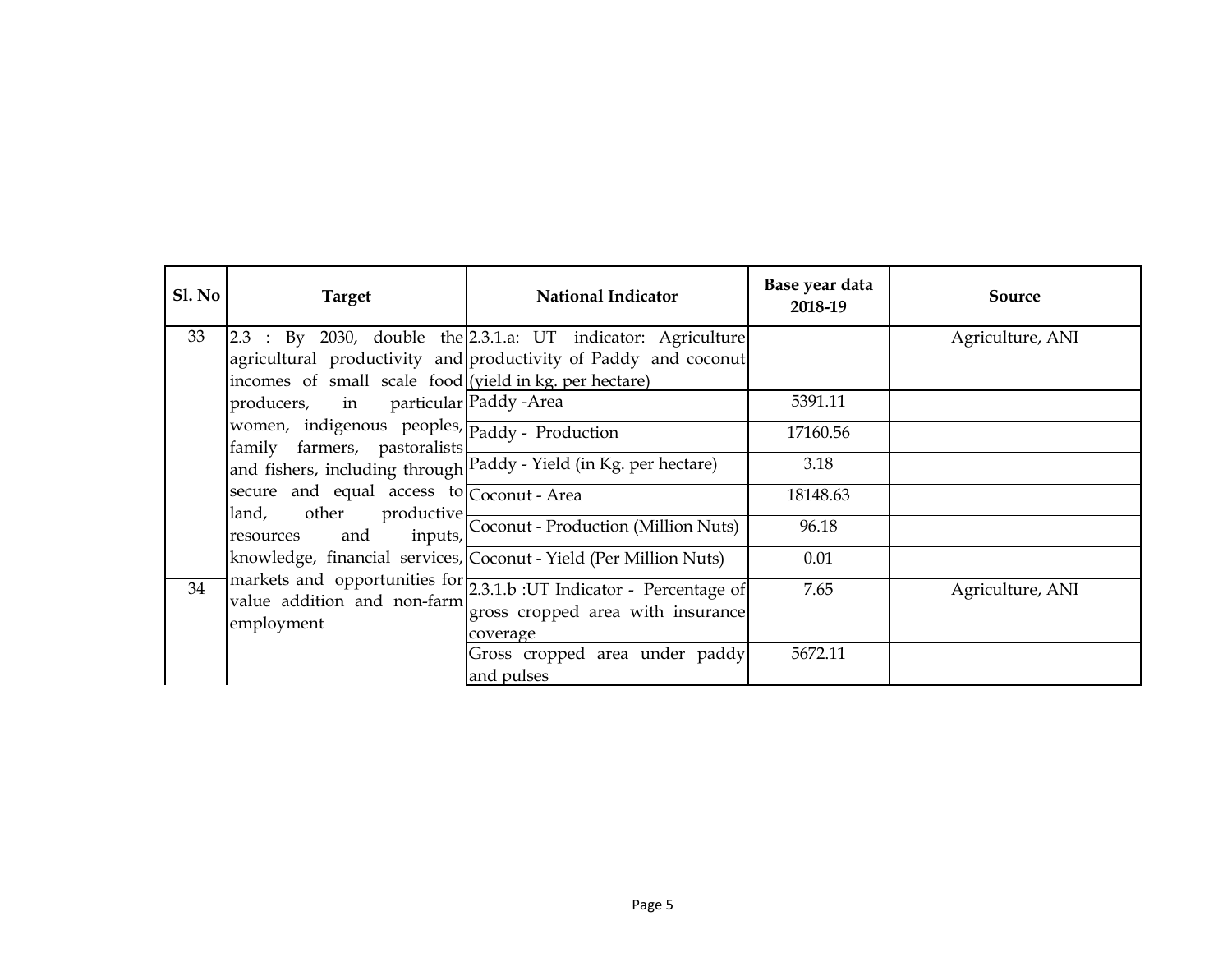| Sl. No | <b>Target</b>                                                                                                                                                                 | <b>National Indicator</b>                                                                                   | Base year data<br>2018-19 | Source                   |
|--------|-------------------------------------------------------------------------------------------------------------------------------------------------------------------------------|-------------------------------------------------------------------------------------------------------------|---------------------------|--------------------------|
|        |                                                                                                                                                                               | Area covered                                                                                                | 433.9                     |                          |
| 35     |                                                                                                                                                                               | 2.3.1.c : UT Indicator - Percentage of<br>farmers covered under PMFBY                                       | 2.85                      | Agriculture, ANI         |
|        |                                                                                                                                                                               | Total number of farmers                                                                                     | 21348                     |                          |
|        |                                                                                                                                                                               | Farmers with insurance coverage                                                                             | 608                       |                          |
| 36     |                                                                                                                                                                               | 2.3.1.d : UT Indicator production of<br>egg (000), milk (Litres), Meat (kg.)<br>and fish catch (in MT)      |                           | AH&VS, ANI               |
|        |                                                                                                                                                                               | Milk (in ltr)                                                                                               | 18201937                  |                          |
|        |                                                                                                                                                                               | Egg (in 000 Nos.)                                                                                           | 113917                    |                          |
|        |                                                                                                                                                                               | Meat (in kg)                                                                                                | 5409179                   |                          |
| 37     |                                                                                                                                                                               | Value<br>Added<br>2.3.2:<br>Gross<br>in<br>Agriculture per worker (in lakh)                                 | 2.42                      | DES, ANI/<br>Agriculture |
| 38     |                                                                                                                                                                               | 2.3.3.a : UT Indicator: Institutional<br>credit to agriculture                                              |                           | Agriculture, ANI         |
|        |                                                                                                                                                                               | Short Term Credit provided to<br>farmers (Rs. in Lakhs)                                                     | 5257                      |                          |
|        |                                                                                                                                                                               | No of farmers provided financial<br>assistance                                                              | 4501                      |                          |
| 39     | $\rm{By}$<br>2030,<br>2.4<br>implement<br>and<br>systems                                                                                                                      | ensure 2.4.1: Proportion of Net Sown Area<br>sustainable food production to Cultivable land, 2015-16 (in %) | 78.74                     | Agriculture, ANI         |
|        | resilient agricultural practices Net Sown Area (Ha)                                                                                                                           |                                                                                                             | 27290.85                  |                          |
|        | that increase productivity and Cultivable Area (Ha)<br>production, that help maintain<br>ecosystems, that strengthen<br>capacity for adaptation to<br>climate change, extreme |                                                                                                             | 34661.455                 |                          |
| 40     |                                                                                                                                                                               | 2.4.2 : Percentage of farmers issued<br>Soil Health Card                                                    | 72.48                     | Agriculture, ANI         |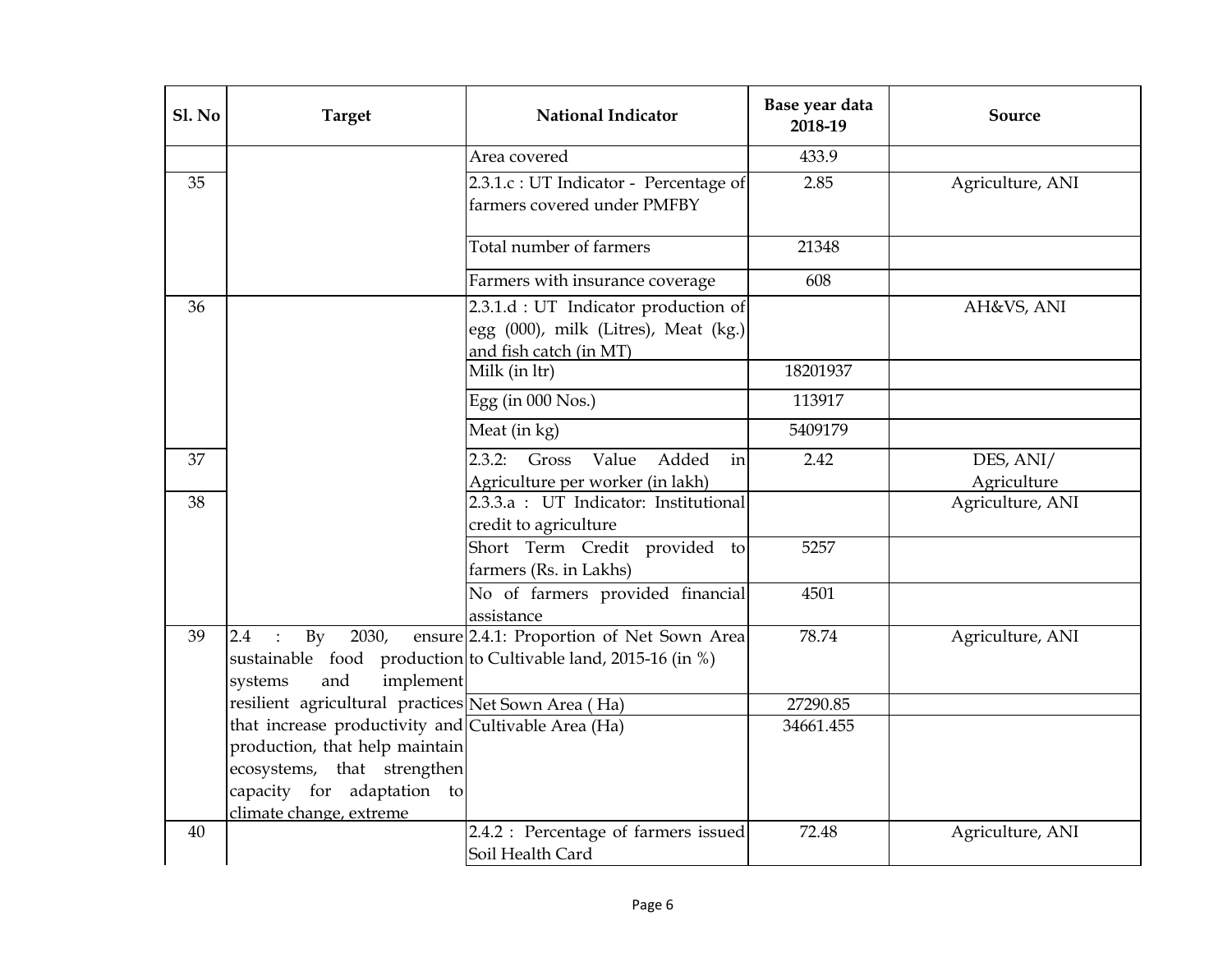| Sl. No | <b>Target</b>                                                   | <b>National Indicator</b>                                                | Base year data<br>2018-19 | Source           |
|--------|-----------------------------------------------------------------|--------------------------------------------------------------------------|---------------------------|------------------|
|        |                                                                 | Target of soil health cards to be                                        | 5000                      |                  |
|        |                                                                 | Soil health card issued                                                  | 3624                      |                  |
| 41     |                                                                 | 2.4.3 : Percentage of net area under                                     | 63.92                     | Agriculture, ANI |
|        |                                                                 | organic farming                                                          |                           |                  |
|        |                                                                 | Area under organic farming                                               | 17443.26                  |                  |
| 42     |                                                                 | $2.5:$ Adopt measures to ensure $2.5.1:$ Percentage of Agriculture       | $\boldsymbol{0}$          | Agriculture, ANI |
|        | the proper functioning of food Mandis enrolled in e-market      |                                                                          |                           |                  |
|        | commodity markets and their                                     |                                                                          |                           |                  |
|        | derivatives<br>and<br>facilitate                                |                                                                          |                           |                  |
|        | market<br>timely<br>access<br>to                                |                                                                          |                           |                  |
|        | information, including on food                                  |                                                                          |                           |                  |
|        |                                                                 | Goal 3 : Ensure healthy lives and promote well-being for all at all ages |                           |                  |
| 43     |                                                                 | 3.1 : By 2030, reduce the global 3.1.1 : Maternal Mortality Ratio (per   | 85.97                     | DHS, ANI         |
|        |                                                                 | maternal mortality ratio to less 100,000 live birth) (data 2018 & 2019)  |                           |                  |
|        | than 70 per 100,000 live births                                 |                                                                          |                           |                  |
| 44     |                                                                 | 3.1.2 : Percentage of births attended                                    | 96.87                     | DHS, ANI         |
|        |                                                                 | by skilled health personnel.(Period 5                                    |                           |                  |
|        |                                                                 | years) (Data 2014-18 & 2015-19)                                          |                           |                  |
| 45     |                                                                 | 3.1.3 : Percentage of births attended                                    | 98.1                      | DHS, ANI         |
|        |                                                                 | by skilled health personnel (Period 1                                    |                           |                  |
|        |                                                                 | year) (Data 2018 & 2019)                                                 |                           |                  |
| 46     |                                                                 | 3.1.4 : Percentage of women aged                                         | 83.10                     | DHS, ANI         |
|        |                                                                 | 15-49 years with a live birth, for last                                  |                           |                  |
|        |                                                                 | birth , who received antenatal care,                                     |                           |                  |
|        |                                                                 | four times or more (Period 5 years/1                                     |                           |                  |
|        |                                                                 | year) $(in %)$                                                           |                           |                  |
| 47     | newborns<br>deaths                                              | $3.2:$ By 2030, end preventable $3.2.1:$ Under-five mortality rate (per  | 20.63                     | DHS, ANI         |
|        | of                                                              | and 1000 live births) (Data 2018 & 2019)                                 |                           |                  |
| 48     |                                                                 | children under 5 years of age, $3.2.2$ : Neonatal mortality rate (per    | 11.39                     | DHS, ANI         |
|        | with all countries aiming to<br>te of whiletrom leterner enther | 1000 live births) (Data 2018 & 2019)                                     |                           |                  |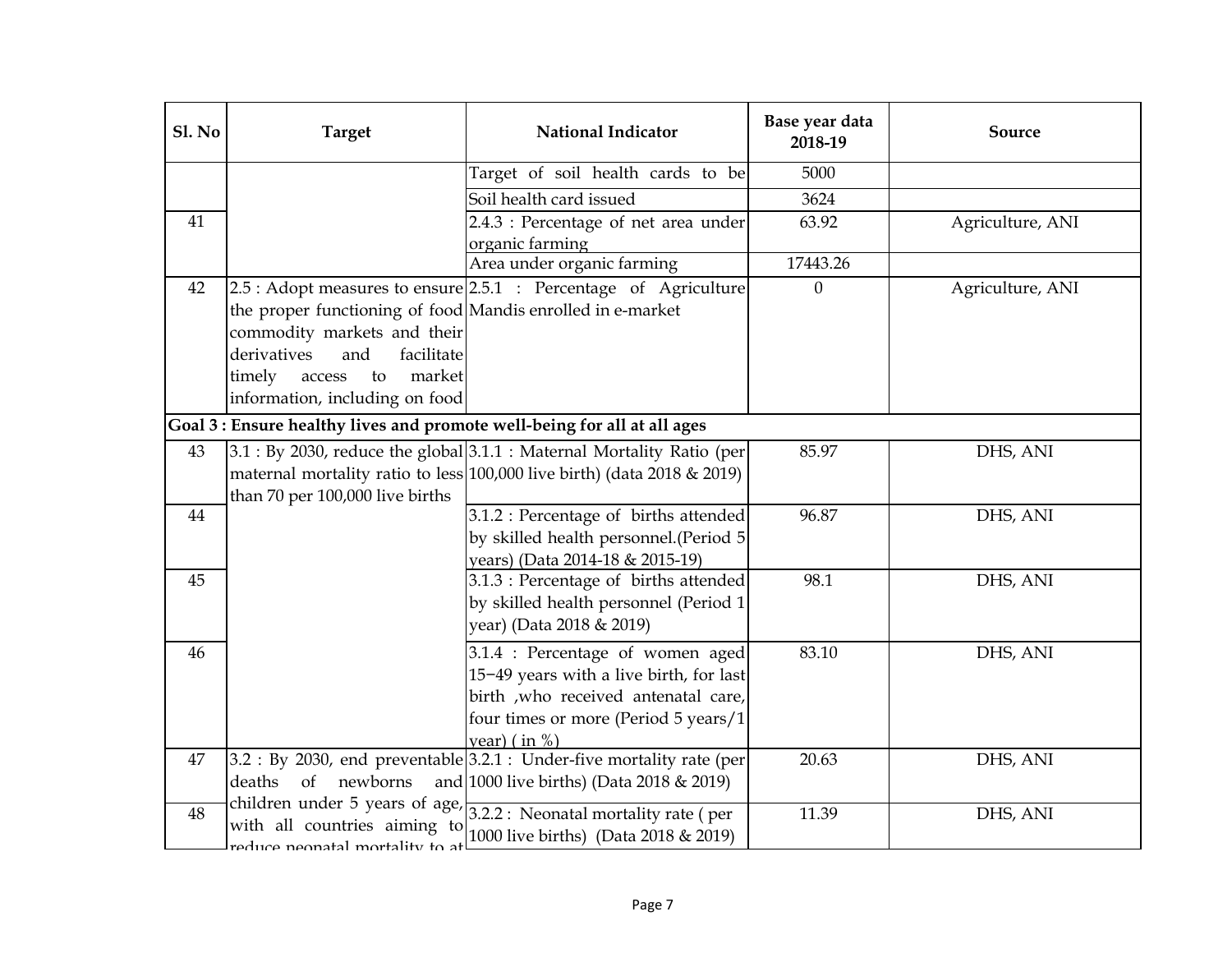| Sl. No | <b>Target</b>                                                                                                          | <b>National Indicator</b>                                                                                                                        | Base year data<br>2018-19 | Source                 |
|--------|------------------------------------------------------------------------------------------------------------------------|--------------------------------------------------------------------------------------------------------------------------------------------------|---------------------------|------------------------|
| 49     | least as low as 12 per 1,000 live<br>births and under-5 mortality to<br>at least as low as 25 per 1,000<br>live births | 3.2.3 : Percentage of children aged 12<br>23 months fully immunized (BCG,<br>Measles and three<br>doses<br><sub>of</sub><br>Pentavalent vaccine) | 86.76                     | DHS, ANI               |
| 50     | $3.3$ : By 2030, end the $3.3.1$ : Number of<br>epidemics<br>of<br>tuberculosis,<br>malaria                            | HIV<br>new<br>AIDS, infections per $1,000$ uninfected Total HIV+ve = 28<br>and population (Data $2018 \& 2019$ )                                 | 0.07                      | DHS, ANI               |
| 51     | combat hepatitis, water-borne $\begin{bmatrix} 100,000 \end{bmatrix}$ population<br>diseases<br>and                    | neglected tropical diseases and $3.3.2$ : Tuberculosis incidence per                                                                             | 148                       | DHS, ANI               |
| 52     | communicable diseases                                                                                                  | other $3.3.3$ : Malaria incidence per 1,000<br>population                                                                                        | 0.55                      | DHS, ANI               |
| 53     |                                                                                                                        | 3.3.4 : Prevalence of Viral Hepatitis<br>A per 1,00,000 population                                                                               | 30.63                     | DHS, ANI               |
| 54     |                                                                                                                        | 3.3.5 : Dengue: Case Fatality Ratio<br>$(CFR)$ (in %)                                                                                            | $\overline{0}$            | DHS, ANI               |
| 55     |                                                                                                                        | 3.3.6 : Number of Chikunguniya<br>cases.                                                                                                         | 27                        | DHS, ANI               |
| 56     |                                                                                                                        | 3.3.7: Number of new cases of<br>Lymphatic Filariasis(LF)                                                                                        | $\overline{0}$            | DHS, ANI               |
| 57     |                                                                                                                        | 3.3.8: The proportion of grade-2<br>cases amongst new cases of Leprosy                                                                           | 5.02                      | DHS, ANI               |
| 58     |                                                                                                                        | 3.3.9 : HIV Prevalence rate (in %)                                                                                                               | 0.14<br>(2017)            | MoH&FW,<br><b>NACO</b> |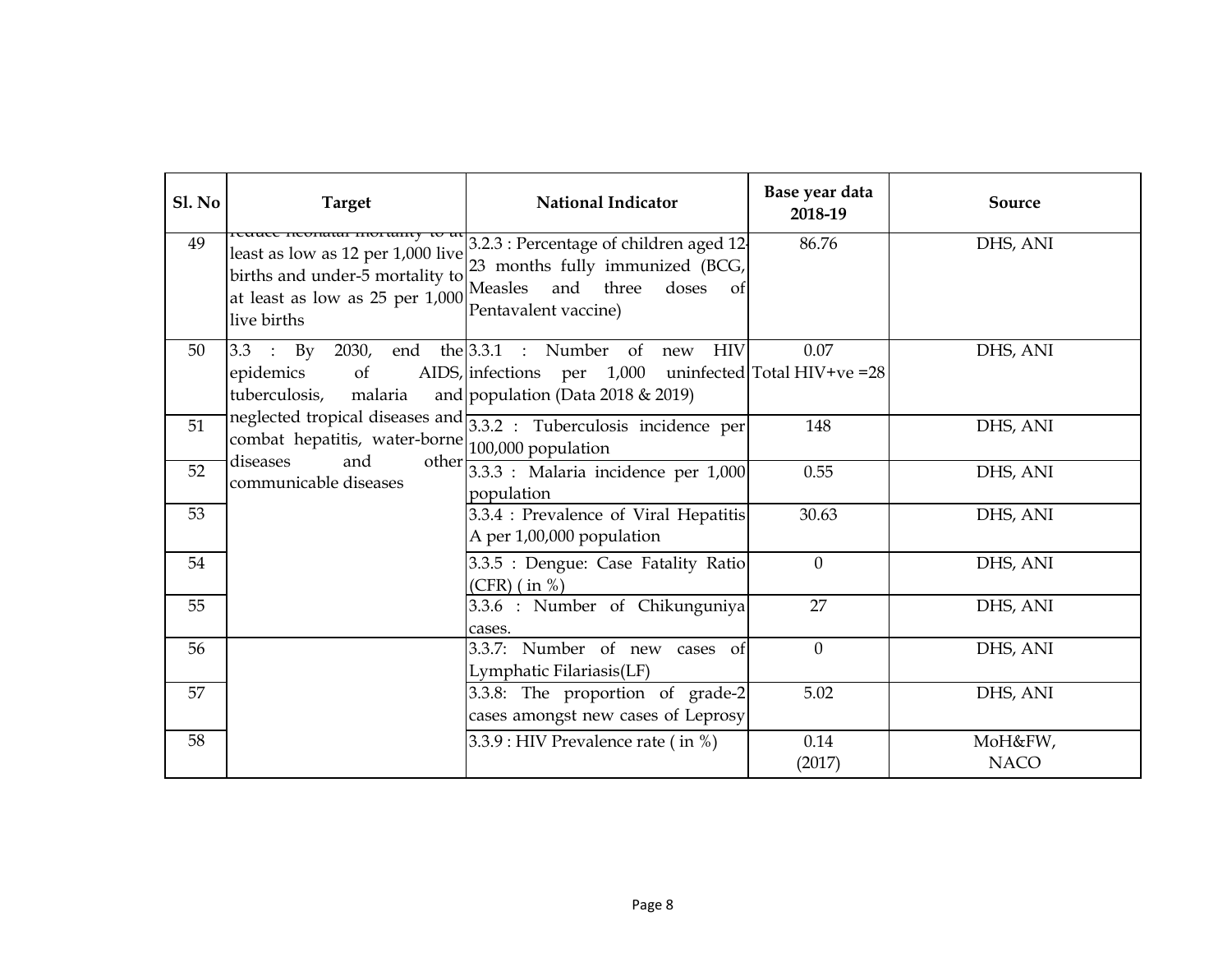| Sl. No | <b>Target</b>                                                                             | <b>National Indicator</b>                                                                                                                                                                                                                                                                                                                                                        | Base year data<br>2018-19                      | Source            |
|--------|-------------------------------------------------------------------------------------------|----------------------------------------------------------------------------------------------------------------------------------------------------------------------------------------------------------------------------------------------------------------------------------------------------------------------------------------------------------------------------------|------------------------------------------------|-------------------|
| 59     | third premature mortality from cancer                                                     | $3.4$ : By 2030, reduce by one $3.4.1$ : Number of deaths due to                                                                                                                                                                                                                                                                                                                 | 129                                            | DHS, ANI          |
| 60     | non-communicable<br>through<br>prevention                                                 | diseases $3.4.2$ : Suicide mortality rate (per<br>and 100000 population)                                                                                                                                                                                                                                                                                                         | 20.25                                          | DHS, ANI          |
| 61     | health and wellbeing                                                                      | treatment and promote mental 3.4.3 : Percentage distribution of<br>leading cause groups of deaths                                                                                                                                                                                                                                                                                | 16.18<br>(Disease of<br>circulatory<br>system) | DHS, ANI          |
| 62     | alcohol                                                                                   | $3.5$ : Strengthen the prevention $3.5.1$ : Percentage of population (men<br>and treatment of substance $(15-49 \text{ years})$ & women $(15 - 49)$<br>abuse, including narcotic drug years) who drink alcohol about once (NFHS - 2015-16)<br>abuse and harmful use of a week out of total population (men<br>(15-49 years) & women (15 - 49<br>years)) who drink alcohol (in %) | Women: 2.5<br>Men: 51.7                        | MoH&FW<br>(NFHS)  |
| 63     |                                                                                           | 3.5.2 : Number of persons treated in<br>de-addiction centres                                                                                                                                                                                                                                                                                                                     | 323                                            | DHS, ANI          |
| 64     | from road traffic accidents                                                               | $3.6:$ By 2020, halve the number $3.6.1:$ People killed/injured in road<br>of global deaths and injuries accidents (per 1,00,000 population)                                                                                                                                                                                                                                     | 72.25<br>19/256                                | Police, ANI       |
| 65     | sexual<br>access<br>to<br>reproductive                                                    | $3.7:$ By 2030, ensure universal $3.7.1:$ Percentage of currently<br>and married women (15-49 years) who<br>health-care use any modern family planning                                                                                                                                                                                                                           | 62.83                                          | DHS, ANI (MoH&FW) |
| 66     | planning, information<br>education, and the integration or pregnant.                      | services, including for family 3.7.2 : Percentage of women aged 15-<br>and $\frac{19}{19}$ years who were already mothers                                                                                                                                                                                                                                                        | 0.06                                           | DHS, ANI (MoH&FW) |
| 67     | national<br>strategies                                                                    | of reproductive health into $3.7.3$ : Percentage of Institutional<br>and Births. (5 $years/1 years$ ).                                                                                                                                                                                                                                                                           | 98.32                                          | DHS, ANI          |
| 68     | risk protection,<br>access<br>$\ddot{\phantom{a}}$<br>$\mathbf{r}$<br>$\mathbf{H}$<br>1.1 | $3.8$ : Achieve universal health $3.8.1$ : Percentage of currently<br>coverage, including financial married women (15-49 years) who<br>to use any modern family planning                                                                                                                                                                                                         | 62.83                                          | DHS, ANI (MoH&FW) |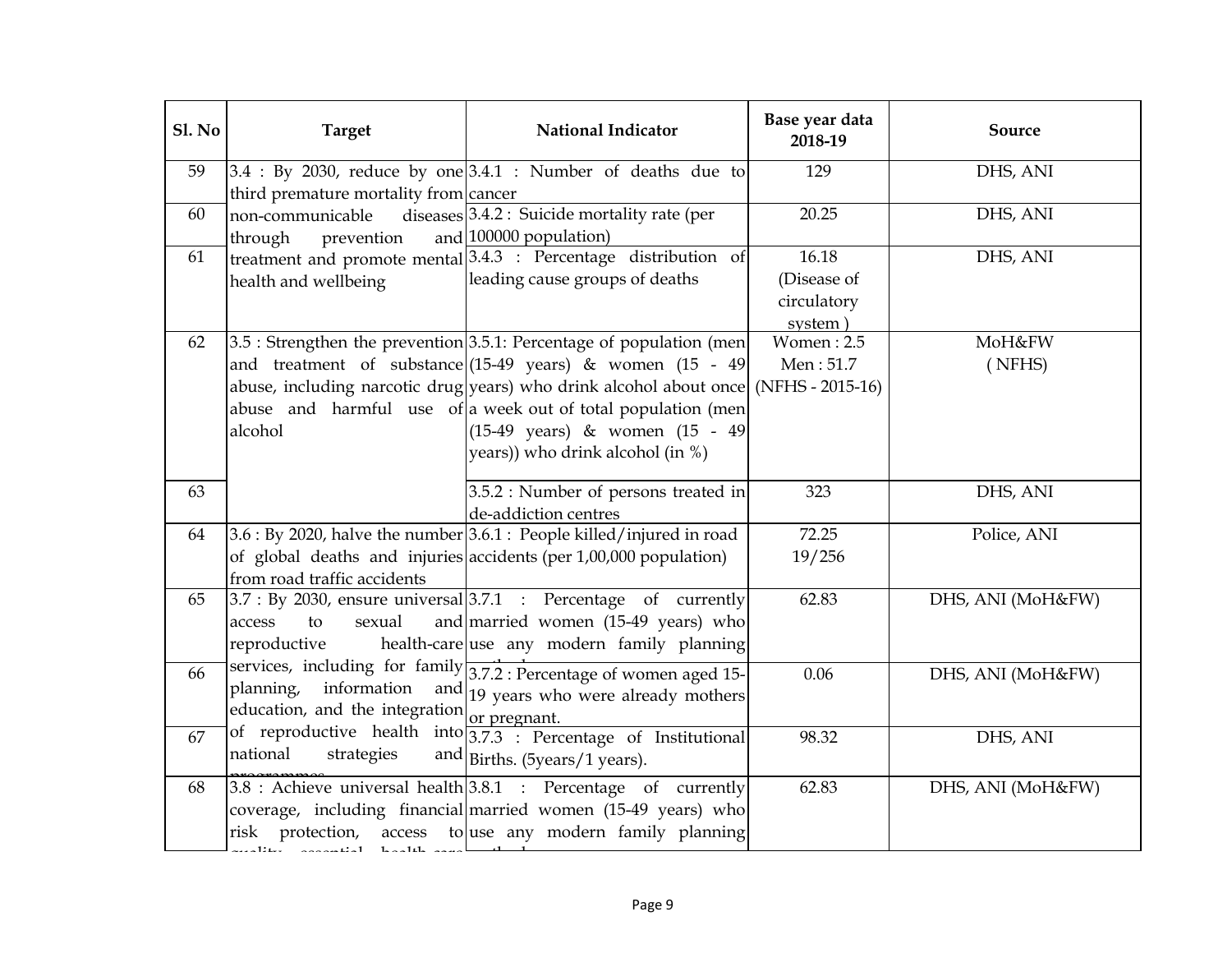| Sl. No | <b>Target</b>                                                                                     | <b>National Indicator</b>                                                                                                                                                                                                                | Base year data<br>2018-19                           | Source                                 |
|--------|---------------------------------------------------------------------------------------------------|------------------------------------------------------------------------------------------------------------------------------------------------------------------------------------------------------------------------------------------|-----------------------------------------------------|----------------------------------------|
| 69     | quality<br>effective,<br>quality<br>and<br>affordable essential medicines<br>and vaccines for all | essential health-care 3.8.2 : Percentage of TB cases<br>services and access to safe, successfully treated (cured plus<br>treatment completed) among TB<br>cases notified to the national health<br>authorities during a specified period | 80<br>411/513*100                                   | DHS, ANI                               |
| 70     |                                                                                                   | 3.8.3 : Percentage of people living with HIV<br>currently receiving ART among the detected<br>number of adults and children living with                                                                                                  | Adult: 92.96<br>$(119/128*100)$<br>Child: 7.03      | DHS, ANI                               |
| 71     |                                                                                                   | 3.8.4: Prevalence<br>of<br>hypertension<br>among men and women age 15 - 49<br>years                                                                                                                                                      | Men: 12.0<br><b>Women: 18.3</b><br>(NHFS-4 2015-16) | DHS, ANI (MoH&FW)                      |
| 72     |                                                                                                   | 3.8.5 Percentage of women age 15-49<br>who have ever undergone Cervix (NHFS-4 2015-16)<br>examinations                                                                                                                                   | 22.7                                                | MoHFW                                  |
| 73     |                                                                                                   | 3.8.6 : Percentage of women aged 15-<br>49 years and men aged 15-49 years<br>with use of any kind of tobacco (in $\%$ (NHFS-4 2015-16)                                                                                                   | Women: 25.10<br>Men: 61.60                          | MoHFW                                  |
| 74     |                                                                                                   | 3.8.7 : Total physicians, nurses and<br>midwives per 10000 population                                                                                                                                                                    | 17.37                                               | DHS, ANI                               |
| 75     | and illnesses from hazardous population)                                                          | $3.9$ : By 2030, substantially $3.9.1$ : Mortality rate attributed to<br>reduce the number of deaths unintentional poisoning (per 100000                                                                                                 | 1.52<br>(2018)                                      | Numerator - NCRB<br>Denominator - ORGI |
| 76     | pollution<br>soil<br>contamination                                                                | chemicals and air, water and 3.9.2 : Proportion of men and women<br>and reporting Asthma 15-49 years (in %)                                                                                                                              | Men: 0.90<br><b>Women: 4.50</b><br>(NHFS-4 2015-16) | MoHFW                                  |
| 77     | Strengthen<br>3.10<br>Health<br>Convention<br>Framework<br>on                                     | the 3.10.1: Percentage of Women Age 15-<br>implementation of the World 49 Years and Men Age 15-49 Years<br>Organization who use any kind of tobacco                                                                                      | Women - 25.10<br>Men - 61.60<br>(NHFS-4 2015-16)    | MoHFW                                  |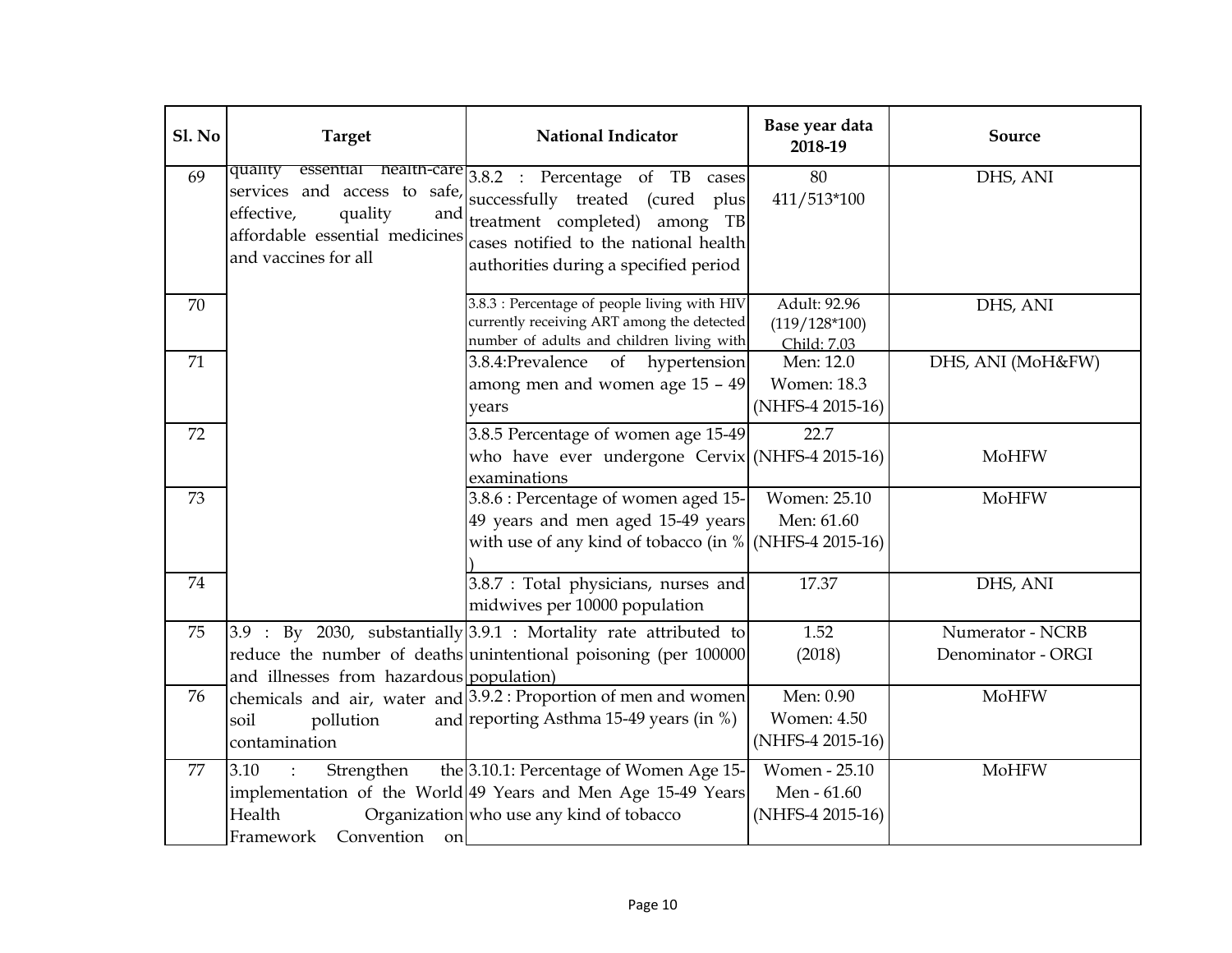| Sl. No | <b>Target</b>                                            | <b>National Indicator</b>                                                                                                                                                                      | Base year data<br>2018-19 | Source         |
|--------|----------------------------------------------------------|------------------------------------------------------------------------------------------------------------------------------------------------------------------------------------------------|---------------------------|----------------|
| 78     | Tobacco<br>Control<br>in<br>countries, as appropriate    | $all$ 3.10.2 : Total physicians, nurses and<br>midwives per 10000 population (%)                                                                                                               | 17.37                     | DHS, ANI       |
| 79     |                                                          | 3.10.3 : Percentage of government<br>spending (including current and<br>capital expenditure) in health sector                                                                                  | 3.80                      | DES, ANI       |
|        |                                                          | Goal 4 : Ensure inclusive and equitable quality education and promote lifelong learning opportunities for all                                                                                  |                           |                |
| 80     | girls and boys complete free, primary                    | $4.1 : By 2030$ , ensure that all $4.1.1 : Net Enrolment$ Ratio in<br>and<br>upper<br>primary                                                                                                  |                           | Education, ANI |
|        | equitable and quality primary Primary                    |                                                                                                                                                                                                | 95.63                     |                |
|        | secondary education Upper Primary<br>and                 |                                                                                                                                                                                                | 87.33                     |                |
| 81     | relevant<br>leading<br>to<br>effective learning outcomes | and $4.1.1.a$ : UT Indicator -<br>Student                                                                                                                                                      | 12:01                     | Education, ANI |
| 82     |                                                          | 4.1.2 : Adjusted Net Enrolment Ratio<br>in primary, upper primary and                                                                                                                          |                           | Education, ANI |
|        |                                                          | Primary                                                                                                                                                                                        | 101.96                    |                |
|        |                                                          | <b>Upper Primary</b>                                                                                                                                                                           | 99.37                     |                |
|        |                                                          | Secondary                                                                                                                                                                                      | 74.65                     |                |
| 83     |                                                          | 4.1.3 : Gross Enrolment Ratio in<br>higher secondary education                                                                                                                                 | 112.86                    | Education, ANI |
| 84     |                                                          | 4.1.3.a: UT Indicator: Passing % in<br>12th Standard                                                                                                                                           | 84.00                     | Education, ANI |
| 85     |                                                          | 4.1.4 : Percentage of students in<br>grade 3, 5, 8 and 10 achieving at least<br>a minimum proficiency level in<br>terms of nationally defined learning<br>outcomes to be attained by pupils at |                           | Education, ANI |
|        |                                                          | Grade 3 (EVS/LANG/MATHS)                                                                                                                                                                       | 62/62/62                  |                |
|        |                                                          | Grade 5 (EVS/LANG/MATHS)                                                                                                                                                                       | 53/49/54                  |                |
|        |                                                          | Grade<br>8<br>(LANG/MATHS/SCIENCE/SST)                                                                                                                                                         | $\frac{1}{50}/34/36/36$   |                |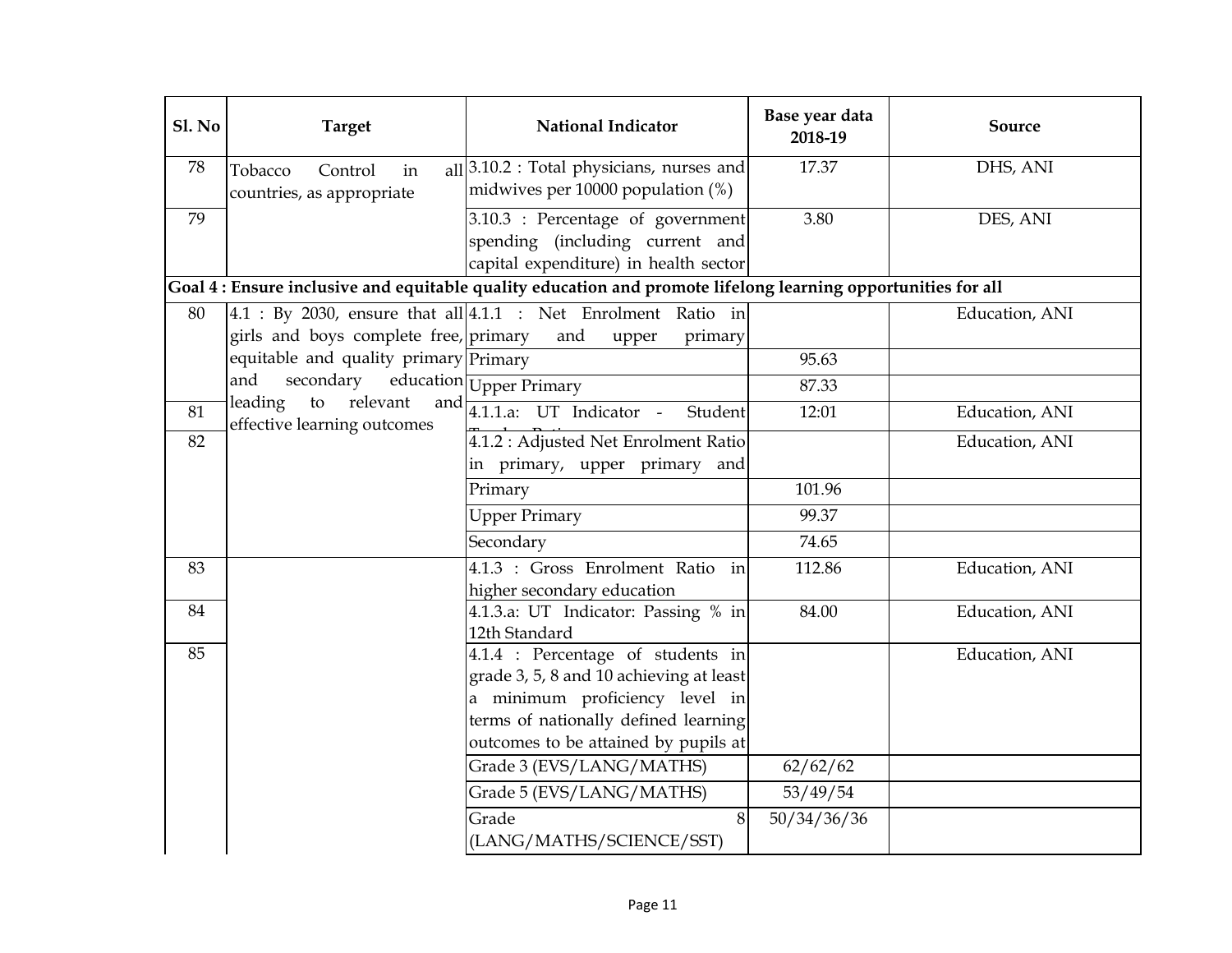| Sl. No | <b>Target</b> | <b>National Indicator</b>                                                                                                          | Base year data<br>2018-19             | Source         |
|--------|---------------|------------------------------------------------------------------------------------------------------------------------------------|---------------------------------------|----------------|
|        |               | Grade<br>(MATHS/SCIENCE/SOCIAL<br>SCIENCE/ENGLISH/MIL)                                                                             | 10 34/36/40/40/51                     | Education, ANI |
| 86     |               | 4.1.4.a : UT Indicator - Grade wise<br>performance of UT in Performance<br>Grading Index (PGI)                                     | Level VII<br>Grade - IV<br>(678/1000) | Education, ANI |
| 87     |               | $4.1.5$ : Gross intake ratio to the last<br>grade (primary, upper primary and<br>secondary) (in $%$ )                              |                                       | Education, ANI |
|        |               | Primary                                                                                                                            | 105.79                                | Education, ANI |
|        |               | <b>Upper Primary</b>                                                                                                               | 97.27                                 |                |
|        |               | Secondary                                                                                                                          | 63.52                                 |                |
| 88     |               | 4.1.6 : Proportion of students<br>enrolled in Grade 1 who reaches last<br>grade<br>primary/<br>or<br>upperprimary/secondary levels |                                       | Education, ANI |
|        |               | Primary                                                                                                                            | 95.00                                 | Education, ANI |
|        |               | <b>Upper Primary</b>                                                                                                               | 95.04                                 |                |
|        |               | Secondary                                                                                                                          | 52.68                                 |                |
| 89     |               | 4.1.7 : Out of school ratio (primary,<br>elementary,<br>primary,<br>upper<br>secondary and higher secondary)                       |                                       | Education, ANI |
|        |               | Primary/Upper Primary                                                                                                              | $\boldsymbol{0}$                      |                |
|        |               | Secondary                                                                                                                          | $\boldsymbol{0}$                      |                |
|        |               | Hr. Secondary                                                                                                                      | $\theta$                              |                |
| 90     |               | $4.1.8$ : Number of years (i) free and i. 8 years free<br>education ii.<br>(ii)<br>compulsory<br>guaranteed in legal frameworks    | 8<br>years<br>compulsory              | Education, ANI |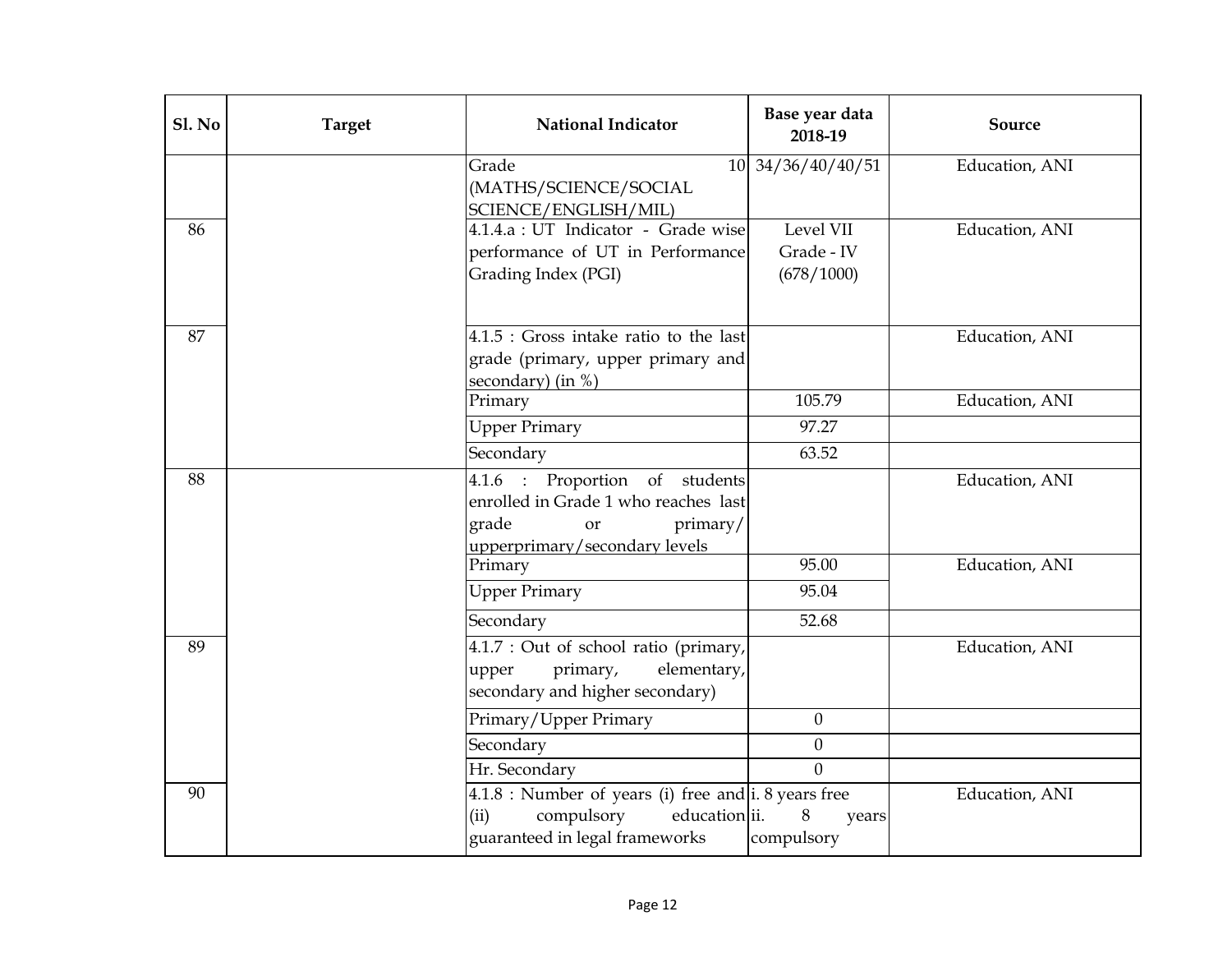| <b>Sl. No</b> | <b>Target</b>                                                                 | <b>National Indicator</b>                                               | Base year data<br>2018-19    | Source                             |
|---------------|-------------------------------------------------------------------------------|-------------------------------------------------------------------------|------------------------------|------------------------------------|
| 91            |                                                                               | 4.2 : By 2030, ensure that all 4.2.1 : Participation rate in organized  | 97.81                        | Education, ANI                     |
|               |                                                                               | girls and boys have access to learning one year before official         |                              | Numerator: UDISE                   |
|               | early<br>quality                                                              | childhood primary entry (in %)                                          |                              | Denominator: RBD                   |
| 92            |                                                                               | development, care and pre-4.2.2 : Gross early childhood                 | 86.59                        | Education, ANI                     |
|               | primary education so that they education enrolment ratio                      |                                                                         |                              |                                    |
| 93            |                                                                               | 4.3 : By 2030, ensure equal 4.3.1 : Participation rate of youth and     | 16.74 (Formal                | <b>Numerator: Basic Statistics</b> |
|               |                                                                               | access for all women and men adults in formal and non-formal            | education)                   | (DES)                              |
|               | to                                                                            | affordable and quality education and training in the $(7969/47603*100)$ |                              | Denominator: MHRD Projected        |
|               | technical,                                                                    | vocational and previous 12 months                                       |                              | Population 2016 (Age 18-23         |
| 94            |                                                                               | tertiary education, including 4.3.2 : Proportion of male-female         | 1.42                         | <b>Basic Statistics (DES)</b>      |
|               | university                                                                    | enrolled in higher                                                      | education, (F: 4696/M: 3293) |                                    |
|               |                                                                               | technical and vocational education                                      |                              |                                    |
|               |                                                                               | (in ratio)                                                              |                              |                                    |
| 95            |                                                                               | 4.3.3 : Gross enrolment ratio for                                       | 23.2                         | <b>MHRD</b>                        |
|               |                                                                               | tertiary education (in $%$ )                                            | $(2018-19)$                  |                                    |
| 96            |                                                                               | 4.4 : By 2030, eliminate gender 4.4.1 : Enrolment ratio of children     |                              | Education, ANI                     |
|               | disparities in education and with disabilities (in %)                         |                                                                         |                              |                                    |
|               | ensure equal access to all levels <b>Primary</b>                              |                                                                         | 51.95                        |                                    |
|               | $\log$ education and vocational Upper Primary<br>training for the vulnerable, |                                                                         | 67.08                        |                                    |
|               | including<br>persons<br>with                                                  | Elementary                                                              | 57.45                        |                                    |
|               | disabilities, indigenous peoples Secondary                                    |                                                                         | 55.23                        | Education, ANI                     |
|               | and children in vulnerable Higher Secondary                                   |                                                                         | 27.5                         |                                    |
| 97            | situations                                                                    | 4.4.1.a : UT Indicator - Enrolment                                      | 8.58                         | Education, ANI                     |
|               |                                                                               | ratio of ST children                                                    |                              |                                    |
| 98            |                                                                               | 4.4.2 : Gender Parity indices for                                       |                              | Education, ANI                     |
|               |                                                                               | Primary/ Secondary/ Higher                                              |                              |                                    |
|               |                                                                               | Secondary/ Tertiary Education (%)                                       |                              |                                    |
|               |                                                                               | Primary                                                                 | 1.00                         |                                    |
|               |                                                                               | <b>Upper Primary</b>                                                    | 1.00                         |                                    |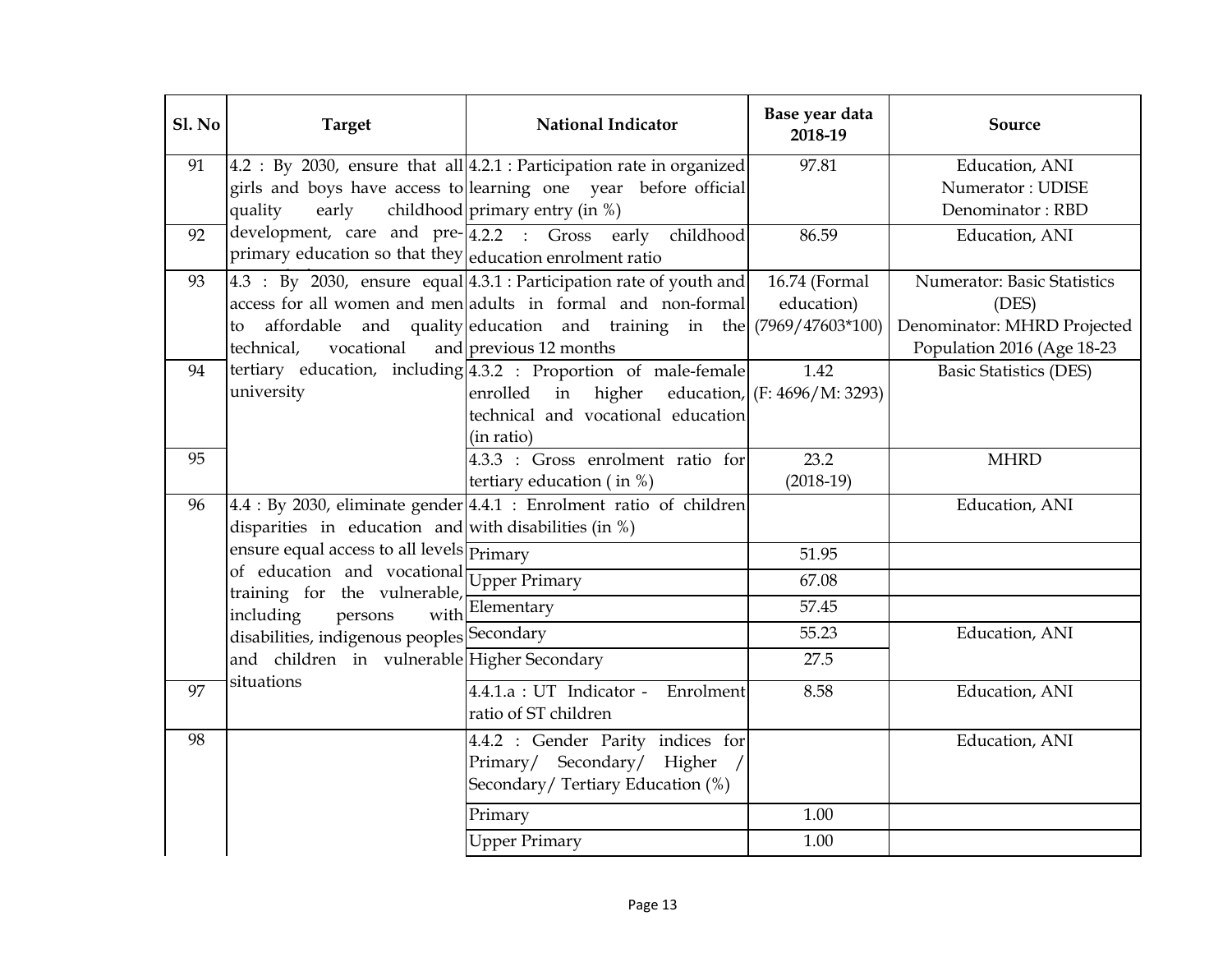| Sl. No | <b>Target</b>                                                                                                                                                                                     | <b>National Indicator</b>                                                                                                                                                                                                                                                                                                                                                                                                      | Base year data<br>2018-19 | Source         |
|--------|---------------------------------------------------------------------------------------------------------------------------------------------------------------------------------------------------|--------------------------------------------------------------------------------------------------------------------------------------------------------------------------------------------------------------------------------------------------------------------------------------------------------------------------------------------------------------------------------------------------------------------------------|---------------------------|----------------|
|        |                                                                                                                                                                                                   | Secondary                                                                                                                                                                                                                                                                                                                                                                                                                      | 1.03                      |                |
|        |                                                                                                                                                                                                   | <b>Higher Secondary</b>                                                                                                                                                                                                                                                                                                                                                                                                        | 1.11                      |                |
| 99     | vouth<br>proportion of adults, both men<br>and women, achieve literacy                                                                                                                            | $4.5$ : By 2030, ensure that all $4.5.1$ : Literacy rate of youth in the<br>and a substantial age group of 15-24 (in %)                                                                                                                                                                                                                                                                                                        | 96.66<br>$(2011-12)$      | <b>ORGI</b>    |
| 100    | 4.6 : Build<br>education facilities that are access<br>sensitive and provide safe, $non(c)$ adapted infrastructure<br>violent, inclusive and effective materials<br>learning environments for all | and upgrade 4.6.1 : Proportion of schools with<br>to:<br>(a)<br>electricity;<br>(b)<br>child, disability and gender computers for pedagogical purposes;<br>and<br>for<br>students<br>with<br>disabilities/ disabled friendly ramp<br>and toilets; (d) basic drinking water;<br>single-sex basic<br>sanitation<br>(e)<br>facilities; and (f) basic hand washing<br>facilities (as per the WASH indicator<br>definations. (in %) |                           | Education, ANI |
|        |                                                                                                                                                                                                   | (a) Electricity                                                                                                                                                                                                                                                                                                                                                                                                                | 92.27                     |                |
|        |                                                                                                                                                                                                   | (b)<br>Computers for pedagogical<br>purposes                                                                                                                                                                                                                                                                                                                                                                                   | 40.33                     | Education, ANI |
|        |                                                                                                                                                                                                   | Adapted infrastructure<br>(c)<br>and<br>materials<br>for<br>students<br>with<br>disabilities/ disabled friendly ramp<br>and toilets                                                                                                                                                                                                                                                                                            | 100                       |                |
|        |                                                                                                                                                                                                   | (d) CWSN Toilets                                                                                                                                                                                                                                                                                                                                                                                                               | 17.87                     |                |
|        |                                                                                                                                                                                                   | (e) Basic drinking water                                                                                                                                                                                                                                                                                                                                                                                                       | 100                       |                |
|        |                                                                                                                                                                                                   | Single-sex<br>basic<br>(f)<br>sanitation<br>facilities                                                                                                                                                                                                                                                                                                                                                                         | Boys: 98.79<br>Girls: 100 |                |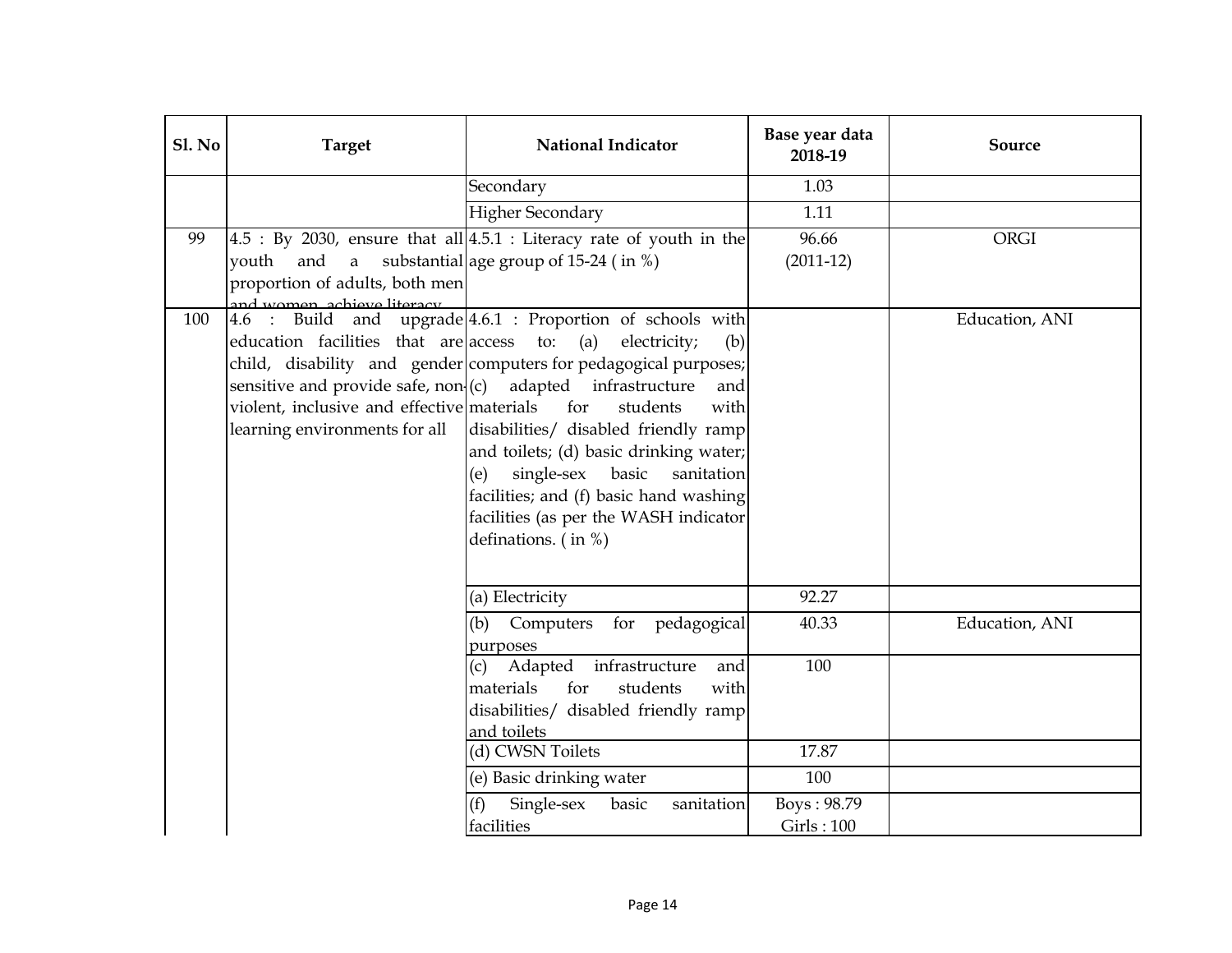| Sl. No | <b>Target</b>                                                    | <b>National Indicator</b>                                              | Base year data<br>2018-19 | Source         |
|--------|------------------------------------------------------------------|------------------------------------------------------------------------|---------------------------|----------------|
|        |                                                                  | (g) Basic hand washing facilities (as                                  | 100                       |                |
|        |                                                                  | per the WASH indicator definations.                                    |                           |                |
|        |                                                                  | (in %)                                                                 |                           |                |
| 101    |                                                                  | $4.7 : By 2030, substantially 4.7.1 : Proportion of trained teachers,$ |                           | Education, ANI |
|        |                                                                  | increase the supply of qualified by education level (pre-primary,      |                           |                |
|        |                                                                  | teachers, including through primary, upper primary, elementary,        |                           |                |
|        |                                                                  | international cooperation for secondary and higher secondary           |                           |                |
|        | teacher training in developing education) (in %)                 |                                                                        |                           |                |
|        | countries,<br>especially<br>least                                |                                                                        |                           |                |
|        | developed countries and small Pre-Primary                        |                                                                        | 86.51                     |                |
|        | island developing States                                         | Primary                                                                | 99.7                      |                |
|        |                                                                  | <b>Upper Primary</b>                                                   | 98.14                     |                |
|        |                                                                  | Elementary                                                             | 100                       |                |
|        |                                                                  | Secondary                                                              | 97.99                     |                |
|        |                                                                  | <b>Higher Secondary</b>                                                | 99.40                     |                |
|        | Goal 5 : Achieve gender equality and empower all women and girls |                                                                        |                           |                |
| 102    | 5.1<br>: End<br>all forms                                        | of 5.1.1 : Rate of crimes against women                                | 105.22                    | Police, ANI    |
|        | discrimination<br>against                                        | all per every $1,00,000$ female population                             |                           |                |
| 103    | women and girls everywhere                                       | 5.1.2 : Per lakh women that have                                       | $\mathbf{0}$              | Police, ANI    |
|        |                                                                  | been subjected to dowry offences                                       |                           |                |
|        |                                                                  | during the year                                                        |                           |                |
| 104    |                                                                  | 5.1.3 : Sex Ratio at Birth                                             | 953                       | DHS, ANI       |
| 105    |                                                                  | $5.2$ : Eliminate all forms of $5.2.1$ : Proportion of crime against   | 4.85%                     | Police, ANI    |
|        |                                                                  | violence against all women women to total crime reported in the        |                           |                |
|        |                                                                  | and girls in the public and country during the calendar year $(\%)$    |                           |                |
|        | private spheres, including                                       |                                                                        |                           |                |
| 106    |                                                                  | trafficking and sexual and 5.2.2 : Per lakh women who have             | 81.03                     | Police, ANI    |
|        | other types of exploitation                                      | experienced sexual crimes during                                       |                           |                |
|        |                                                                  | the year                                                               |                           |                |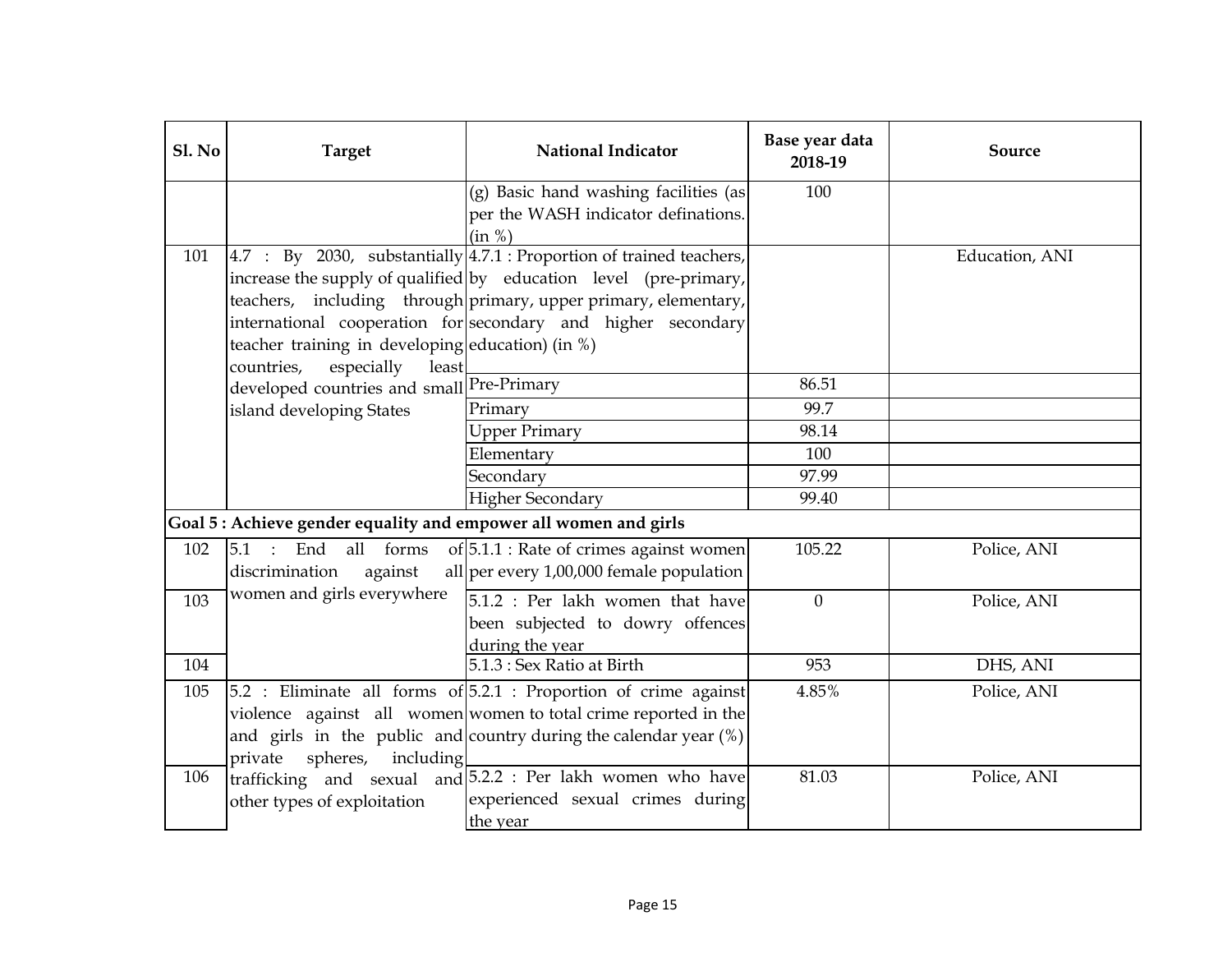| Sl. No | <b>Target</b>                                                                                         | <b>National Indicator</b>                                                                                                                                                                                                                            | Base year data<br>2018-19                          | Source                            |
|--------|-------------------------------------------------------------------------------------------------------|------------------------------------------------------------------------------------------------------------------------------------------------------------------------------------------------------------------------------------------------------|----------------------------------------------------|-----------------------------------|
| 107    |                                                                                                       | 5.2.3 : Proportion of cruelty/<br>physical violence on women by<br>husband or his relative to total crime                                                                                                                                            | 1.12%                                              | Police, ANI                       |
| 108    |                                                                                                       | 5.2.4 : Proportion of sexual crime<br>against girl children to total crime<br>against children during the calendar<br>year (in $%$ )                                                                                                                 | 67.85%                                             | Police, ANI                       |
| 109    |                                                                                                       | 5.2.5 : Proportion of Trafficking of<br>girl children to total children<br>trafficked during the calendar year                                                                                                                                       | $\overline{0}$                                     | Police, ANI                       |
| 110    |                                                                                                       | 5.2.6 : Percentage of Ever Married<br>Women Age 15-49 Years Who Have<br>Ever Experienced Physical or Sexual<br>Violence<br>committed<br>by<br>their<br>Husband                                                                                       | 0.001                                              | Police, ANI                       |
| 111    |                                                                                                       | 5.2.7 : Child Sex Ratio (0-6 Years) (in<br>numbers)                                                                                                                                                                                                  | 968<br>(2011)                                      | <b>ORGI</b>                       |
| 112    | and forced marriage<br>female genital mutilation                                                      | 5.3 : Eliminate all harmful 5.3.1 : Proportion of cases reported<br>practices, such as child, early under the Prohibition of Child<br>and Marriage Act (early marriage of<br>children below 18 years of age) total<br>crime against children. (in %) | $\overline{0}$                                     | Police, ANI                       |
| 113    |                                                                                                       | 5.3.2: Percentage of women aged 20-<br>24 years who were married by exact (NFHS-4 2015-16)<br>age 18 years                                                                                                                                           | 16.40                                              | MoHFW                             |
| 114    | effective<br>participation<br>opportunities<br>equal<br>leadership at all levels of Government (in %) | 5.4: Ensure women's full and 5.4.1 : Proportion of seats held by<br>and women in national Parliament, State<br>for Legislation<br>and<br>Local<br>Self                                                                                               | 37.40<br><b>Local Self</b><br>Government<br>(2015) | <b>Election Commission of UTs</b> |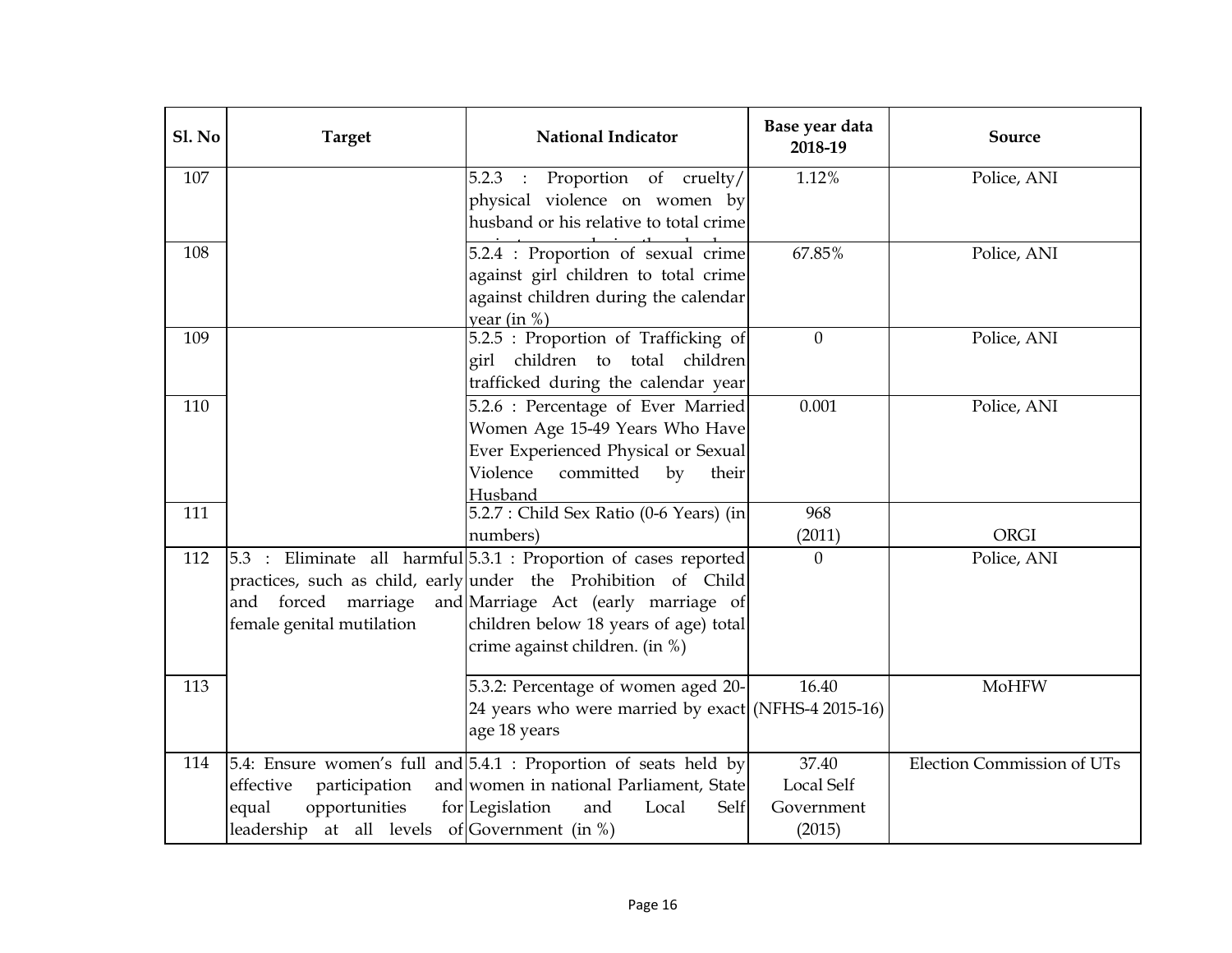| Sl. No | <b>Target</b>                                                                                         | <b>National Indicator</b>                                                                                                                                                                            | Base year data<br>2018-19        | Source           |
|--------|-------------------------------------------------------------------------------------------------------|------------------------------------------------------------------------------------------------------------------------------------------------------------------------------------------------------|----------------------------------|------------------|
| 115    |                                                                                                       | $5.5$ : Ensure universal access to $5.5.1$ : Percentage of Currently<br>sexual and reproductive health married women (15-49 years) who<br>and reproductive rights as use modern methods of family    | 62.83                            | DHS, ANI         |
| 116    |                                                                                                       | agreed in accordance with the $\overline{5.5.2}$ : Unmet need for family<br>Programme of Action of the planning for currently married<br>International Conference $on$ women aged 15-49 years (in %) | 37.17                            | DHS, ANI         |
| 117    | and the Beijing Platform for<br>Action and<br>the outcome<br>documents of their review<br>conferences | Population and Development $5.5.3.a$ (UT indicator): % of men and<br>comprehensive<br>having<br>women<br>knowledge of $HIV/AIDS$ (15-49 (NHFS-4 2015-16)<br>years)                                   | <b>Women: 29.3</b><br>Men: 44.00 | MoHFW<br>(NFHS)  |
| 118    | rights<br>equal<br>women<br>economic resources, as well as operational holdings)                      | 5.6 : Undertake reforms to give 5.6.1 : Operational land holdings<br>to gender wise (% of female operated                                                                                            | 29.21                            | Agriculture, ANI |
|        | ownership<br>to<br>access                                                                             | and Male operational holding                                                                                                                                                                         | 13793                            |                  |
|        | control over land and other Female operational holding                                                |                                                                                                                                                                                                      | 5691                             |                  |
|        | forms of property, financial Total operational land holding                                           |                                                                                                                                                                                                      | 19484                            |                  |
| 119    | $\mathbf{i}$<br>natural<br>resources,<br>accordance with national laws                                | 5.6.2 : Wages of casual labourers<br>(gender wise) other than public<br>works (per day in Rs)                                                                                                        | 437                              | Labour/DES, ANI  |
| 120    |                                                                                                       | 5.6.3 : Average agricultural wage<br>earnings from casual labour work<br>other than public works, (per day in<br>$Rs.$ )                                                                             | 600                              | Agriculture, ANI |
| 121    |                                                                                                       | 5.6.4 : Exclusive women SHGs in<br>Bank linked SHGs (in %)                                                                                                                                           | 69.97%                           | RD, ANI          |
| 122    |                                                                                                       | 5.6.5.a : UT Indicator: No of CASA<br>accounts at a formal financial<br>institution (in lakhs)                                                                                                       | 5.01                             | Lead Bank, ANI   |
| 123    |                                                                                                       | 5.6.6 : Percentage of women having<br>an account at a formal financial NFHS - 2015-16<br>institution                                                                                                 | 81.8                             | Lead Bank, ANI   |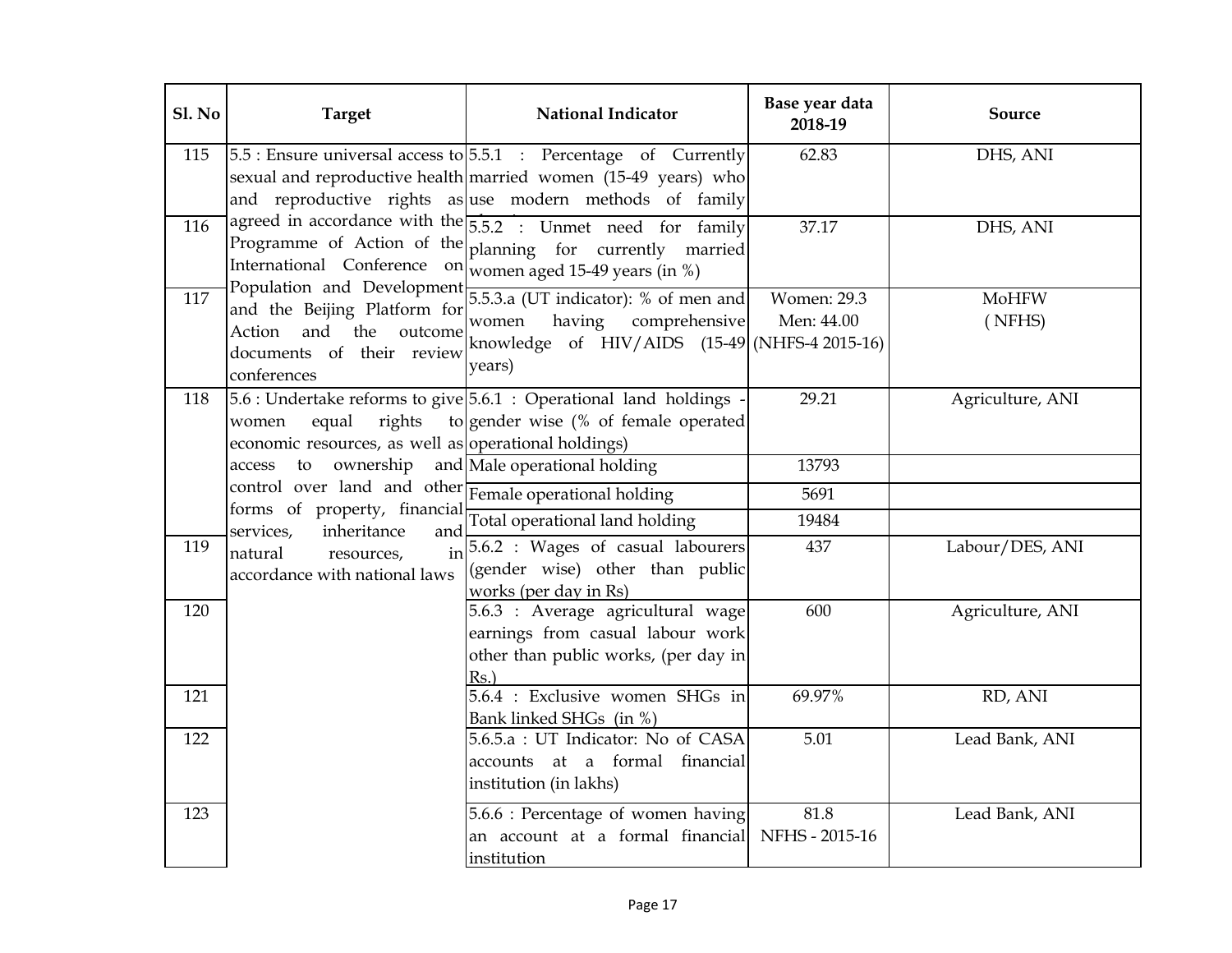| SI. No | Target | <b>National Indicator</b>        | Base year data<br>2018-19 | Source         |
|--------|--------|----------------------------------|---------------------------|----------------|
| 124    |        | 5.6.7.a: UT Indicator: Number of | Male: 47353               | Lead Bank, ANI |
|        |        | borrowers (Male & Female - wise) | Female: 6743              |                |
|        |        |                                  | Total: 54096              |                |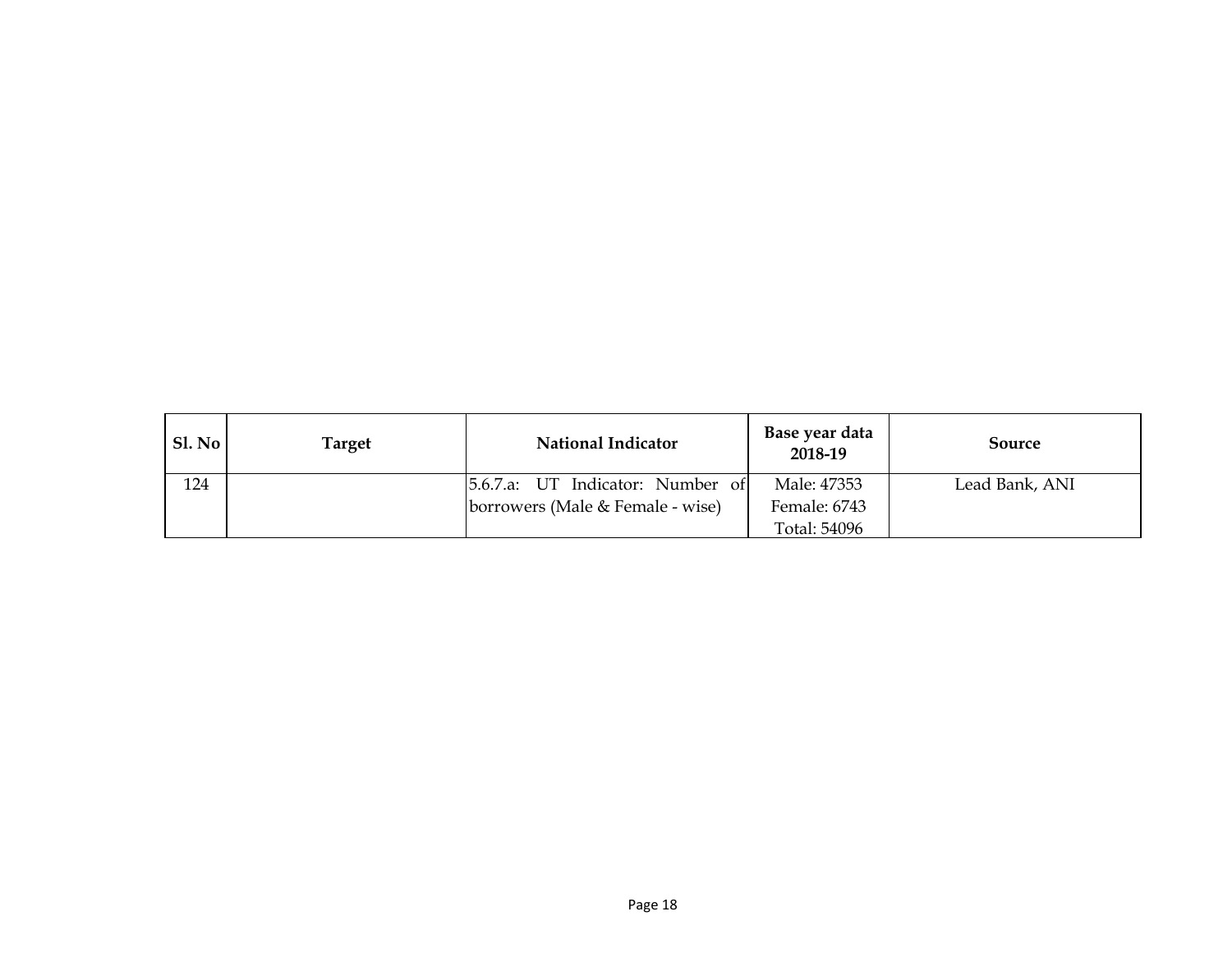| Sl. No | <b>Target</b>                                                                                                                                                                  | <b>National Indicator</b>                                                                                                                                                                                                                                         | Base year data<br>2018-19                                                                                           | Source         |
|--------|--------------------------------------------------------------------------------------------------------------------------------------------------------------------------------|-------------------------------------------------------------------------------------------------------------------------------------------------------------------------------------------------------------------------------------------------------------------|---------------------------------------------------------------------------------------------------------------------|----------------|
|        |                                                                                                                                                                                | Goal 6 : Ensure availability and sustainable management of water and sanitation for all                                                                                                                                                                           |                                                                                                                     |                |
| 125    | for all                                                                                                                                                                        | $6.1:$ By 2030, achieve universal $6.1.1:$ Percentage of Population<br>and equitable access to safe getting safe and adequate drinking<br>and affordable drinking water water within premises through Pipe<br>Water Supply (PWS)                                  |                                                                                                                     | <b>APWD</b>    |
|        |                                                                                                                                                                                | a. Pipe Water Supply (PWS)                                                                                                                                                                                                                                        | 95.56                                                                                                               |                |
|        |                                                                                                                                                                                | b. Household connection                                                                                                                                                                                                                                           | 59.16                                                                                                               |                |
|        |                                                                                                                                                                                | c. Treated water supply                                                                                                                                                                                                                                           | 69.76                                                                                                               |                |
| 126    |                                                                                                                                                                                | 6.1.2 : Percentage of population<br>using an improved drinking water<br>source(Rural)                                                                                                                                                                             | 100%                                                                                                                | RD, ANI        |
| 127    | adequate<br>and<br>sanitation and hygiene for all $& Rural$ (in %)                                                                                                             | $6.2:$ By 2030, achieve access to $6.2.1:$ Proportion of households<br>equitable having access to toilet facility (Urban                                                                                                                                          |                                                                                                                     |                |
|        | and end open defecation, Rural (RD)                                                                                                                                            |                                                                                                                                                                                                                                                                   | 100%                                                                                                                | RD, ANI        |
|        | paying special attention to the Urban (PBMC)                                                                                                                                   |                                                                                                                                                                                                                                                                   | 100%                                                                                                                | <b>PBMC</b>    |
| 128    | those in vulnerable situations                                                                                                                                                 | needs of women and girls and $\overline{6.2.2}$ : Percentage of Districts<br>achieving Open Defecation Free<br>(ODF) target.                                                                                                                                      | 100%                                                                                                                | PBMC/RD        |
| 129    |                                                                                                                                                                                | 6.2.3 : Proportion of schools with<br>separate toilet facility for girls (%)                                                                                                                                                                                      | 100                                                                                                                 | Education, ANI |
| 130    | quality by reducing pollution, category<br>eliminating<br>dumping<br>release<br>minimizing<br>hazardous<br>chemicals<br>halving<br>materials,<br>of<br>proportion<br>untreated | $6.3$ : By 2030, improve water $6.3.1$ : Percentage of industries (17)<br>of<br>highly<br>polluting<br>and industries/grossly<br>polluting<br>of industry/red category of industries)<br>and complying with<br>waste<br>water<br>the treatment as per CPCB norms. | % of compliance<br>Red Category -<br>61.54<br>% of compliance<br>17 Category -<br>% of compliance<br>GPI Category - | MoEF&CC        |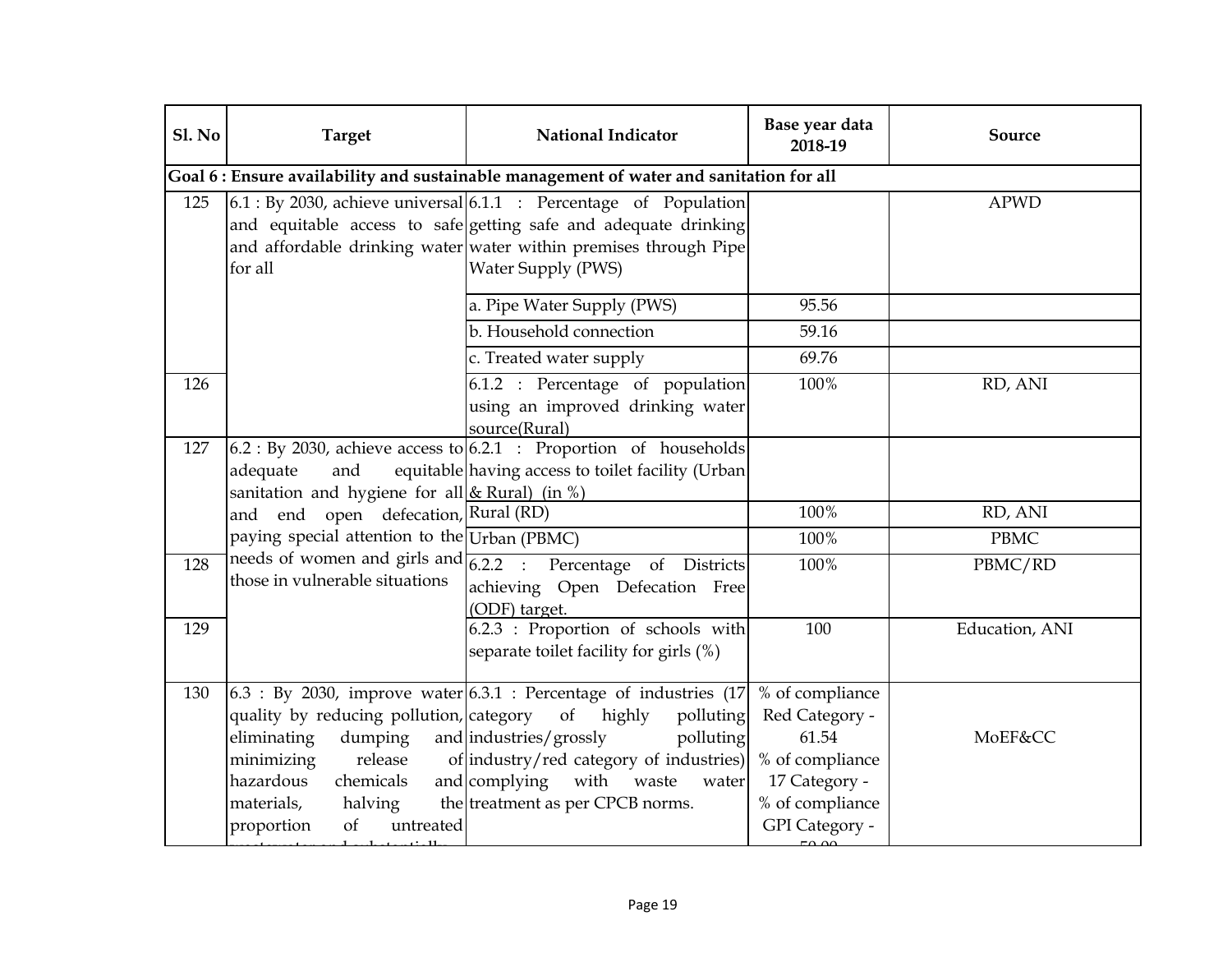| Sl. No | <b>Target</b>                                                                                                 | <b>National Indicator</b>                                                                                           | Base year data<br>2018-19                                | Source                                              |
|--------|---------------------------------------------------------------------------------------------------------------|---------------------------------------------------------------------------------------------------------------------|----------------------------------------------------------|-----------------------------------------------------|
| 131    |                                                                                                               | $6.4$ : By 2030, substantially $6.4.1$ : Percentage Ground Water                                                    | 0.98                                                     | Ministry of Jal Shakti                              |
|        | increase water-use efficiency withdrawal against availability                                                 |                                                                                                                     | (2013)                                                   |                                                     |
| 132    | sustainable withdrawals and $\vert$ use for water supply<br>of freshwater<br>supply<br>to                     | across all sectors and ensure 6.4.1.a : UT Indicator - Dugwells in                                                  | 3583                                                     | <b>APWD</b>                                         |
| 133    | address water scarcity<br>substantially<br>reduce                                                             | and 6.4.2: Per capita availability of water<br>the $(m3/person)$                                                    | 55                                                       | <b>APWD</b>                                         |
| 134    | from water scarcity                                                                                           | number of people suffering 6.4.2.a : UT Indicator - Percentage of<br>villages with < 40 LPCD                        | 3.25%                                                    | <b>APWD</b>                                         |
| 135    | 6.5: By 2020, protect and $6.5.1$ : Percentage<br>restore<br>ecosystems,                                      | of<br>water-related blocks/mandals/taluka<br>over-<br>including exploited $($ in $%)$                               | $\overline{0}$                                           | <b>APWD</b>                                         |
| 136    | the participation of local Village<br>communities in improving Committee [VWSC]<br>sanitation<br>and<br>water | $6.6$ : Support and strengthen $6.6.1$ : Proportion of villages with<br>Water<br>$\&$<br>Sanitation                 | 100%<br>(All 121<br>Panchayat &<br><b>Tribal Village</b> | <b>APWD</b>                                         |
|        |                                                                                                               | Goal 7: Ensure access to affordable, reliable, sustainable and modern energy for all                                |                                                          |                                                     |
| 137    | access to affordable, reliable electrified<br>and modern energy services                                      | $7.1:$ By 2030, ensure universal $7.1.1:$ Percentage of households                                                  | 97.45<br>$(112014 \text{ HHs})$                          | Electricity, ANI<br>Unelectrified: 2926 (EFA: 2088) |
| 138    |                                                                                                               | 7.1.2 : Percentage of household using<br>clean cooking fuel                                                         | 96.15%                                                   | CS&CA, ANI                                          |
| 139    | 2030,<br>7.2<br>$\rm{By}$<br>$\frac{1}{2}$<br>renewable energy in the global                                  | increase 7.2.1 : Renewable energy share in the<br>substantially the share of total installed electricity generation | 14.03%                                                   | Electricity, ANI                                    |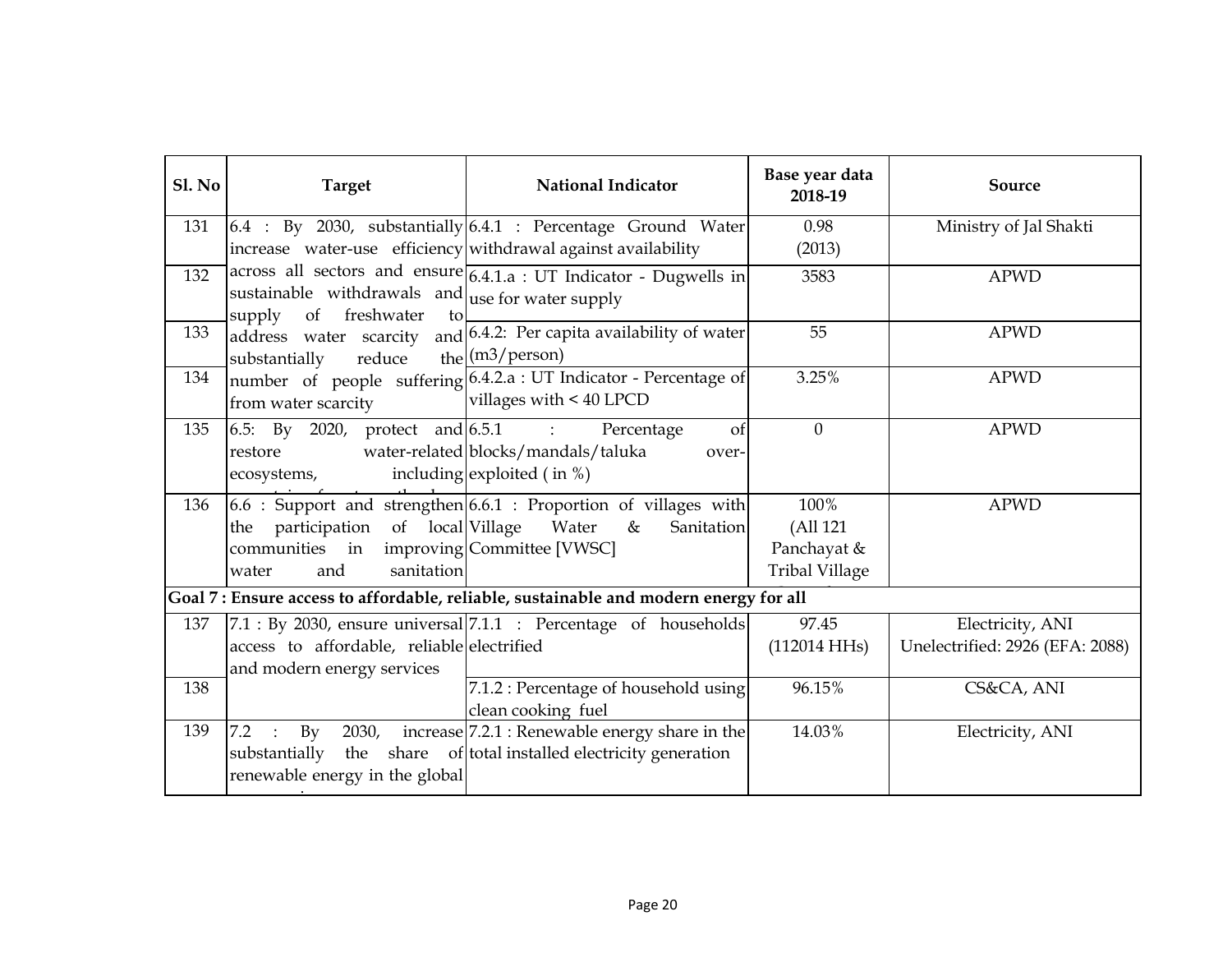| Sl. No | <b>Target</b>                                                   | National Indicator                                                                                                                                         | Base year data<br>2018-19 | Source                   |
|--------|-----------------------------------------------------------------|------------------------------------------------------------------------------------------------------------------------------------------------------------|---------------------------|--------------------------|
|        |                                                                 | Goal 8: Promote sustained, inclusive and sustainable economic growth, full and productive employment and decent work for                                   |                           |                          |
| 140    |                                                                 | $\begin{bmatrix} 8.1 \\ \vdots \\ 8.1 \end{bmatrix}$ Sustain per capita $\begin{bmatrix} 8.1.1 \\ \vdots \\ 8.1.1 \end{bmatrix}$ Annual growth rate of SDP | 7.74                      | DES, ANI                 |
|        | growth<br>economic                                              | in (adjusted to price changes) per (% growth of per                                                                                                        |                           |                          |
|        | with<br>accordance                                              | national capita (in %)                                                                                                                                     | capita income at          |                          |
|        | and,<br>circumstances<br>in                                     |                                                                                                                                                            | constant price)           |                          |
|        | particular, at least 7 per cent                                 |                                                                                                                                                            |                           |                          |
| 141    |                                                                 | Groce domoctic product growth<br>8.2 : Achieve higher levels of 8.2.1: Annual Growth Rate of GDP                                                           | 6.94                      | DES, ANI                 |
|        | economic productivity through per employed person (in $\%$ )    |                                                                                                                                                            |                           |                          |
|        | diversification,<br>technological                               |                                                                                                                                                            |                           |                          |
| 142    | upgrading and innovation,                                       | 8.2.2<br>Annual<br>growth<br>in                                                                                                                            | 3.0                       | DES, ANI                 |
|        | including through a focus on manufacturing sector (in %)        |                                                                                                                                                            |                           |                          |
| 143    |                                                                 | high-value added and labour-8.2.3 : Annual growth in agriculture                                                                                           | $(-) 1.15$                | DES, ANI                 |
|        | intensive sectors                                               | sector (in $%$ )                                                                                                                                           |                           |                          |
| 144    |                                                                 | 8.3 : Promote development-8.3.1: Percentage of workers in                                                                                                  | 52.5                      | <b>MoSPI</b>             |
|        |                                                                 | oriented policies that support informal sector among total workers                                                                                         | $(2017-18)$               |                          |
|        |                                                                 | productive activities, decent engaged in non-agriculture sector,                                                                                           |                           |                          |
|        | job creation, entrepreneurship,                                 |                                                                                                                                                            |                           |                          |
| 145    |                                                                 | creativity and innovation, and 8.3.2 : No. of MSME units registered                                                                                        | 854                       | Industries, ANI          |
|        |                                                                 | encourage the formalization under the online Udyog Aadhaar                                                                                                 |                           |                          |
|        | and growth of micro-, small-registration.                       |                                                                                                                                                            |                           |                          |
| 146    | and medium-sized enterprises, 8.3.3 : Number                    | of<br>start-ups                                                                                                                                            | $\overline{2}$            | Industries, ANI          |
|        |                                                                 | including through access to recognized under Start-up India                                                                                                |                           |                          |
| 147    | financial services                                              | 8.3.4 : Outstanding Credit to MSME (                                                                                                                       | 564.97                    | Industries, ANI          |
| 148    | $\vert 8.4$ : Improve progressively, $\vert 8.4.1$ : Per capita | fossil fuel                                                                                                                                                | 652.89                    | Basic Statistics 2018-19 |
|        | through 2030, global resource consumption (in ltrs)             |                                                                                                                                                            | (259199/397000*1          |                          |
| 149    |                                                                 | efficiency in consumption and $\overline{8.4.1.a}$ : (UT Indicator) % of waste                                                                             | RD: 0                     | RD/PBMC                  |
|        | production and Endeavour to processed                           |                                                                                                                                                            | PBMC: 56.15               |                          |
|        | decouple economic growth                                        |                                                                                                                                                            |                           |                          |
|        | environmental<br>from                                           |                                                                                                                                                            |                           |                          |
|        | degradation, in accordance                                      |                                                                                                                                                            |                           |                          |
|        | with the 10-Year Framework of                                   |                                                                                                                                                            |                           |                          |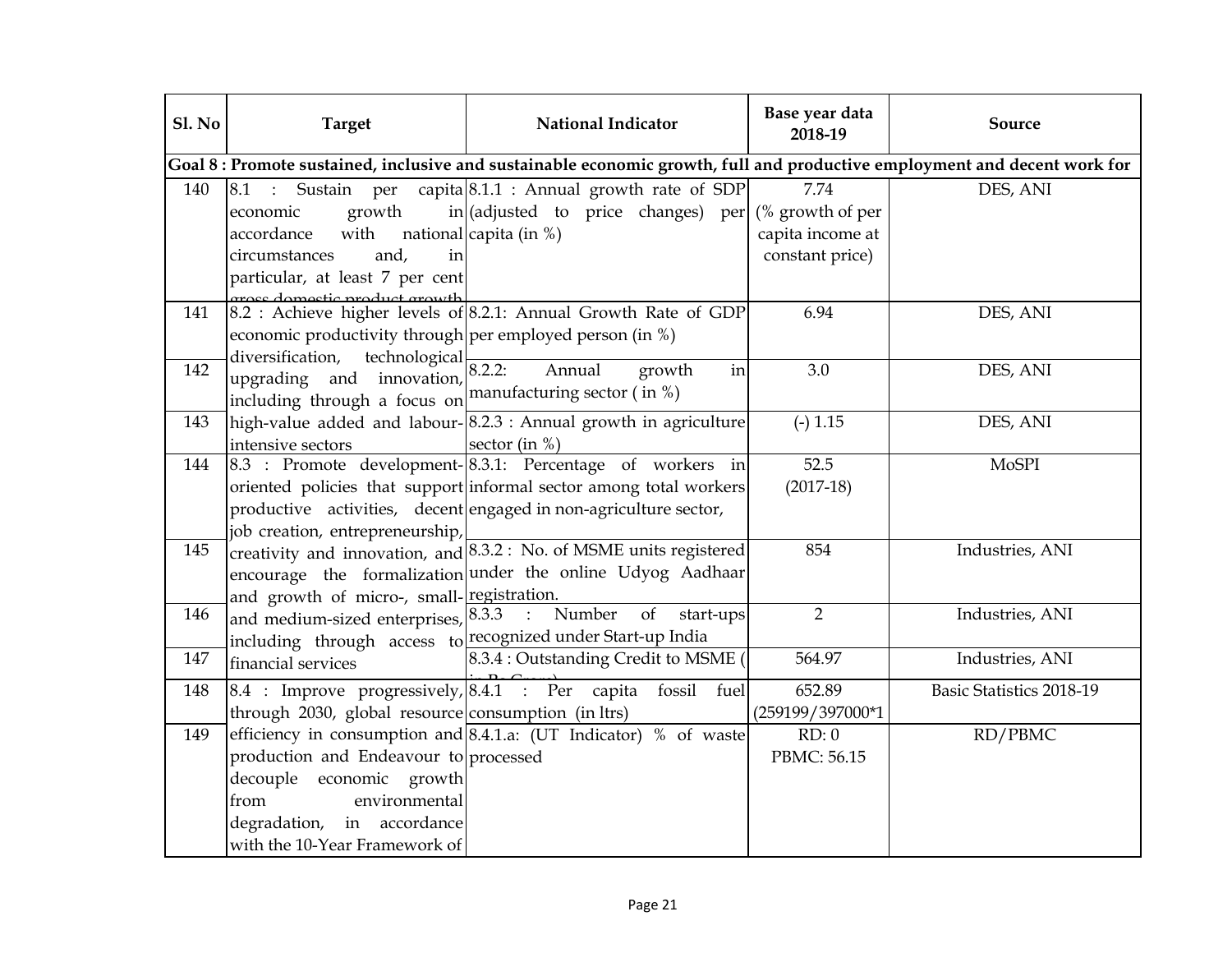| Sl. No | <b>Target</b>                                                                                  | National Indicator                                                                                                                                                         | Base year data<br>2018-19 | Source                 |
|--------|------------------------------------------------------------------------------------------------|----------------------------------------------------------------------------------------------------------------------------------------------------------------------------|---------------------------|------------------------|
| 150    | productive employment and                                                                      | $8.5:$ By 2030, achieve full and $8.5.1:$ Unemployment rate (in %)                                                                                                         | 15.8<br>$(2017-18)$       | NSS, MoSPI             |
| 151    | men, including for young (WPR) (in %)                                                          | decent work for all women and 8.5.2 : Workforce participation Ratio                                                                                                        | 37.4<br>$(2017-18)$       | NSS, MoSPI             |
| 152    | work of equal value                                                                            | people and persons with $8.5.3$ : Wages earned by male female<br>disabilities, and equal pay for $\lim_{n \to \infty} \frac{1}{n}$ regular / casual employment ( per       | 11362                     | Labour Department, ANI |
| 153    |                                                                                                | 8.5.4 : Number of employed persons<br>with disabilities in public services.                                                                                                | 91                        | Social Welfare, ANI    |
| 154    |                                                                                                | 8.5.5 : Total population with<br>disabilities covered under social                                                                                                         | 3704                      | Social Welfare, ANI    |
| 155    |                                                                                                | 8.5.6 : Share of unemployed persons<br>population<br>aged<br>15-24<br>in<br>(percentage)                                                                                   | 20.00<br>$(2017-18)$      | NSS, MoSPI             |
| 156    | reduce the proportion of youth years) (in $\%$ )<br>not in employment, education               | $8.6$ : By 2020, substantially $8.6.1$ : Unemployment Rate (15-24)                                                                                                         | 47.3<br>$(2017-18)$       | NSS, MoSPI             |
| 157    | effective measures to eradicate 10 lakh population<br>forced labour, end modern                | $8.7$ : Take immediate and $8.7.1$ : Human trafficking cases per                                                                                                           | $\boldsymbol{0}$          | Police, ANI            |
| 158    | and secure the prohibition and<br>elimination of the worst forms<br>of child labour, including | slavery and human trafficking 8.7.2 : Number of missing children                                                                                                           | 51                        | Police, ANI            |
| 159    | and secure<br>safe<br>promote                                                                  | 8.8 : Protect labour rights and 8.8.1 : Percentage of migrant workers                                                                                                      | 31.3<br>2018)             | Labour Department, ANI |
| 160    | workers, including migrant factories.                                                          | working environments for all 8.8.2 : Number of accidents in                                                                                                                | 23                        | Labour Department, ANI |
| 161    | and<br>those<br>migrants,<br>precarious employment                                             | workers, in particular women 8.8.3: Percentage of households<br>in receiving social protection benefits<br>under Mahatma Gandhi National<br>Rural Employment Guarantee Act | 23.91%                    | RD, ANI                |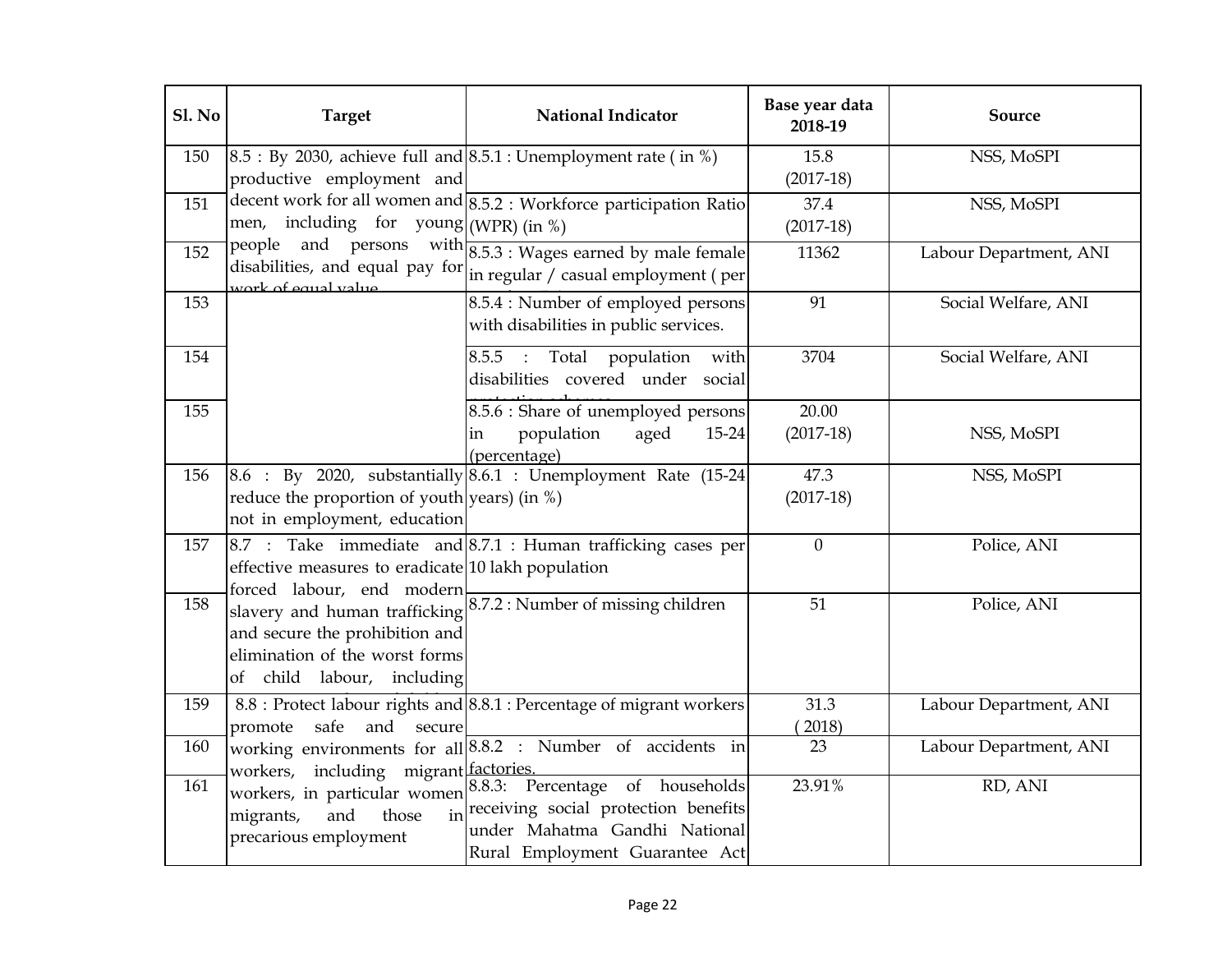| Sl. No | <b>Target</b>                                                  | <b>National Indicator</b>                                                                                                                                       | Base year data<br>2018-19 | Source                     |
|--------|----------------------------------------------------------------|-----------------------------------------------------------------------------------------------------------------------------------------------------------------|---------------------------|----------------------------|
| 162    |                                                                | $\begin{bmatrix} 8.9 \\ \vdots \\ 8.9 \end{bmatrix}$ By 2030, devise and $\begin{bmatrix} 8.9.1 \\ \vdots \\ 8.9.1 \end{bmatrix}$ : Percentage change in number | 0.19                      | Basic Statistics, DES, ANI |
|        |                                                                | implement policies to promote of tourists (domestic and foreign)                                                                                                | (2018-19 over             |                            |
|        | sustainable<br>tourism<br>that                                 |                                                                                                                                                                 | $2017-18$                 |                            |
|        | creates jobs and promotes local                                |                                                                                                                                                                 | 515223                    |                            |
| 163    | 8.10 : Strengthen the capacity 8.10.1 : Indicator on Financial |                                                                                                                                                                 | PMMY beneficary:          | Finance                    |
|        | domestic<br>$\circ$ f                                          | financial Inclusion                                                                                                                                             | 1968                      |                            |
|        | institutions to encourage and                                  |                                                                                                                                                                 | PMJDY A/Cs:               |                            |
|        | expand access to banking,                                      |                                                                                                                                                                 | 86860                     |                            |
| 164    | insurance<br>and                                               | financial $\left  8.10.2 \right $ : Number of banking outlets                                                                                                   | 27.20                     | Finance                    |
|        | services for all                                               | per 1,00,000 population                                                                                                                                         | 108/397000*10000          |                            |
|        |                                                                |                                                                                                                                                                 | $\Omega$                  |                            |
| 165    |                                                                | 8.10.3 : Automated Teller Machines                                                                                                                              | 37.03                     | Finance                    |
|        |                                                                | (ATMs) per 1,00,000 population                                                                                                                                  | 147/397000*10000          |                            |
| 166    |                                                                | $8.11$ : By 2020, develop and $8.11.1$ : Number of mandays created                                                                                              | 215754                    | RD, ANI                    |
|        |                                                                | operationalize a global strategy under Mahatma gandhi National                                                                                                  |                           |                            |
|        |                                                                | for youth employment and Rural Employment Guarantee Act                                                                                                         |                           |                            |
|        | implement the Global Jobs Pact (MGNREGA)                       |                                                                                                                                                                 |                           |                            |
|        | of the International Labour                                    |                                                                                                                                                                 |                           |                            |
|        | Organization                                                   |                                                                                                                                                                 |                           |                            |
|        |                                                                |                                                                                                                                                                 |                           |                            |
|        |                                                                | Goal 9: Build resilient infrastructure, promote inclusive and sustainable industrialization and foster innovation                                               |                           |                            |
| 167    |                                                                | $9.1$ : Develop quality, reliable, $9.1.1$ : Proportion of the rural                                                                                            | 83%                       | RD, ANI                    |
|        | sustainable<br>and                                             | resilient population who live within 2 km of                                                                                                                    |                           |                            |
|        | infrastructure,                                                | including an all-season road                                                                                                                                    |                           |                            |
| 168    | regional<br>and                                                | trans-border <sup>[9.1.1.a : UT Indicator - Increase in</sup>                                                                                                   | 4.11                      | PMB, ANI                   |
|        | infrastructure,<br>to                                          | support port capacity and vessel turn around                                                                                                                    | 2-3 days                  |                            |
|        | economic development                                           | and time                                                                                                                                                        |                           |                            |
| 169    | human well-being, with $a^{9.1.1.\overline{b}}$ . UT           | Total<br>Indicator<br>$\omega_{\rm{eff}}$                                                                                                                       | 14.95                     | PMB, ANI                   |
|        | affordable<br>on<br>focus                                      | and quantity<br>of<br>cargo<br>inbound                                                                                                                          |                           |                            |
|        | equitable access for all                                       | coastal/outbound coastal and cargo                                                                                                                              |                           |                            |
|        |                                                                | exported/imported (in lakh MT)                                                                                                                                  |                           |                            |
|        |                                                                |                                                                                                                                                                 |                           |                            |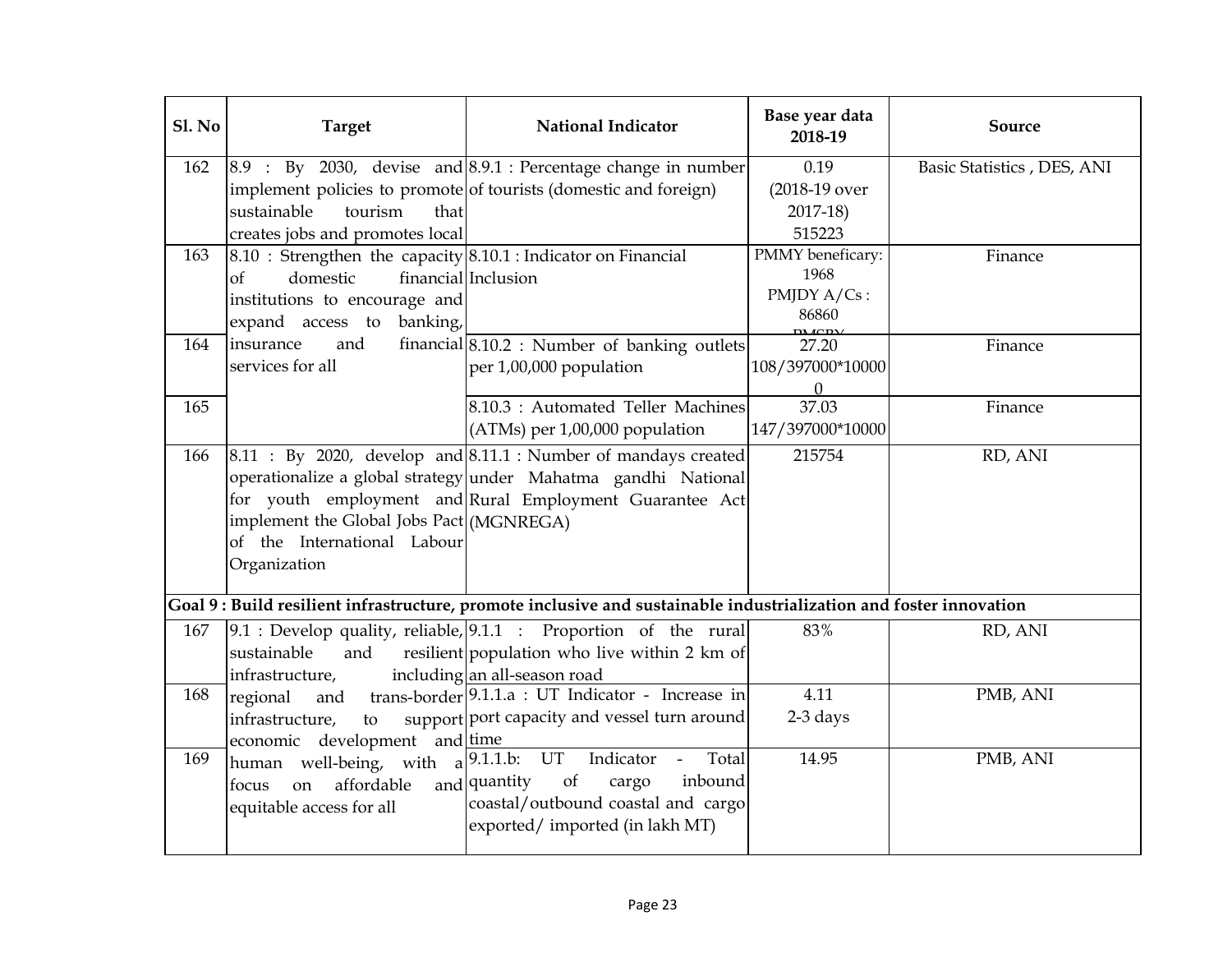| Sl. No | <b>Target</b> | <b>National Indicator</b>                                        | Base year data<br>2018-19 | Source   |
|--------|---------------|------------------------------------------------------------------|---------------------------|----------|
| 170    |               | [9.1.2 : Passenger and freight]<br>volumes, by mode of transport |                           |          |
|        |               | <b>Sea</b>                                                       |                           | PMB, ANI |
|        |               | Passenger (in lakhs)                                             | 32.17                     |          |
|        |               | Freight Volume (in lakhs MT)                                     | 14.95                     |          |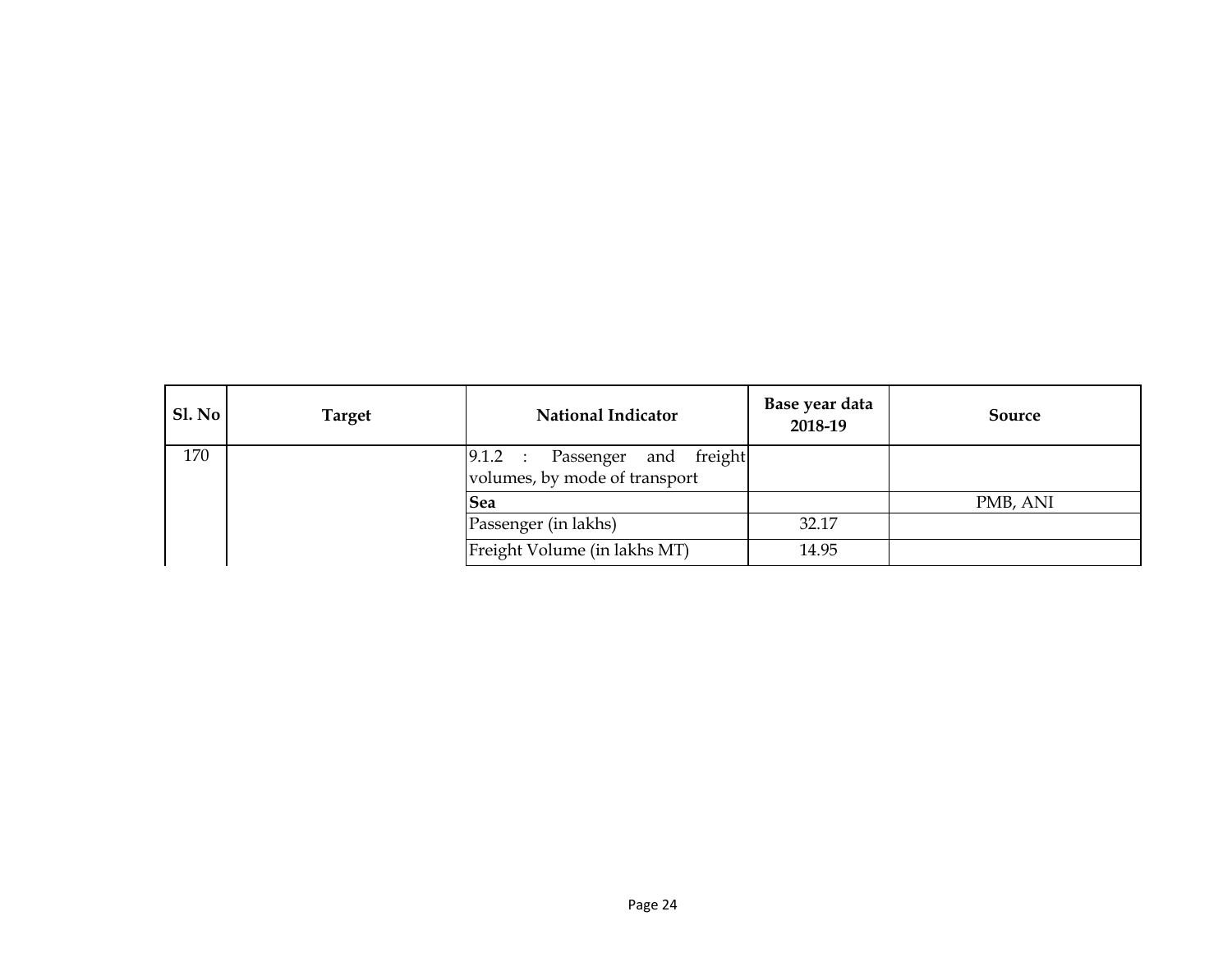| Sl. No | <b>Target</b>                                                                                                                         | <b>National Indicator</b>                                                                                                                                                                 | Base year data<br>2018-19                                                         | Source          |
|--------|---------------------------------------------------------------------------------------------------------------------------------------|-------------------------------------------------------------------------------------------------------------------------------------------------------------------------------------------|-----------------------------------------------------------------------------------|-----------------|
|        |                                                                                                                                       | Air                                                                                                                                                                                       |                                                                                   | Civil Aviation  |
|        |                                                                                                                                       | Mainland Sector<br>(Report from AAI)                                                                                                                                                      | Arrival: 857887<br>Departure:<br>853932                                           | Civil Aviation  |
|        |                                                                                                                                       | Mainland Sector<br>(Chartered Flight)                                                                                                                                                     | Arrival :9133<br>Departure: 10365<br>Total: 19498                                 | Civil Aviation  |
|        |                                                                                                                                       | <b>Helicopter Service</b>                                                                                                                                                                 | 19946                                                                             | Civil Aviation  |
|        |                                                                                                                                       | Freight<br>volume<br>(Mainland Sector) - (in kg)                                                                                                                                          | transported Arrival: 5668411<br>Departure:<br>1831025<br>$T_{\alpha+1}$ . 7400436 | Civil Aviation  |
|        |                                                                                                                                       | Road                                                                                                                                                                                      |                                                                                   | Transport, ANI  |
|        |                                                                                                                                       | Transport - Road (Public/ Govt./<br>$Pvt.$ ) (Nos.)                                                                                                                                       | 25092106                                                                          |                 |
|        |                                                                                                                                       | Freight Volume (No. of Trucks)                                                                                                                                                            | 3741                                                                              |                 |
| 171    | sustainable                                                                                                                           | 9.2 : Promote inclusive and 9.2.1: Percentage Share of GVA in<br>industrialization Manufacturing to Total GVA                                                                             | 1.02                                                                              | DES, ANI        |
| 172    | industry's<br>share<br>$gross$ (%)<br>employment<br>and<br>domestic product, in line with                                             | and, by 2030, significantly raise 9.2.2 : Manufacturing employment as<br>of a proportion of total employment                                                                              | 3.87                                                                              | DES, ANI        |
| 173    | $9.3$ : Increase the access of $9.3.1$ :<br>developing<br>countries,<br>financial services, including<br>affordable credit, and their | Percentage/Proportion<br>of<br>small scale industrial and other Credit Flow to MSMEs (as a<br>enterprises, in particular in Percentage of Total Adjusted Net<br>to Bank Credit) (in $%$ ) | 20.32                                                                             | Industries, ANI |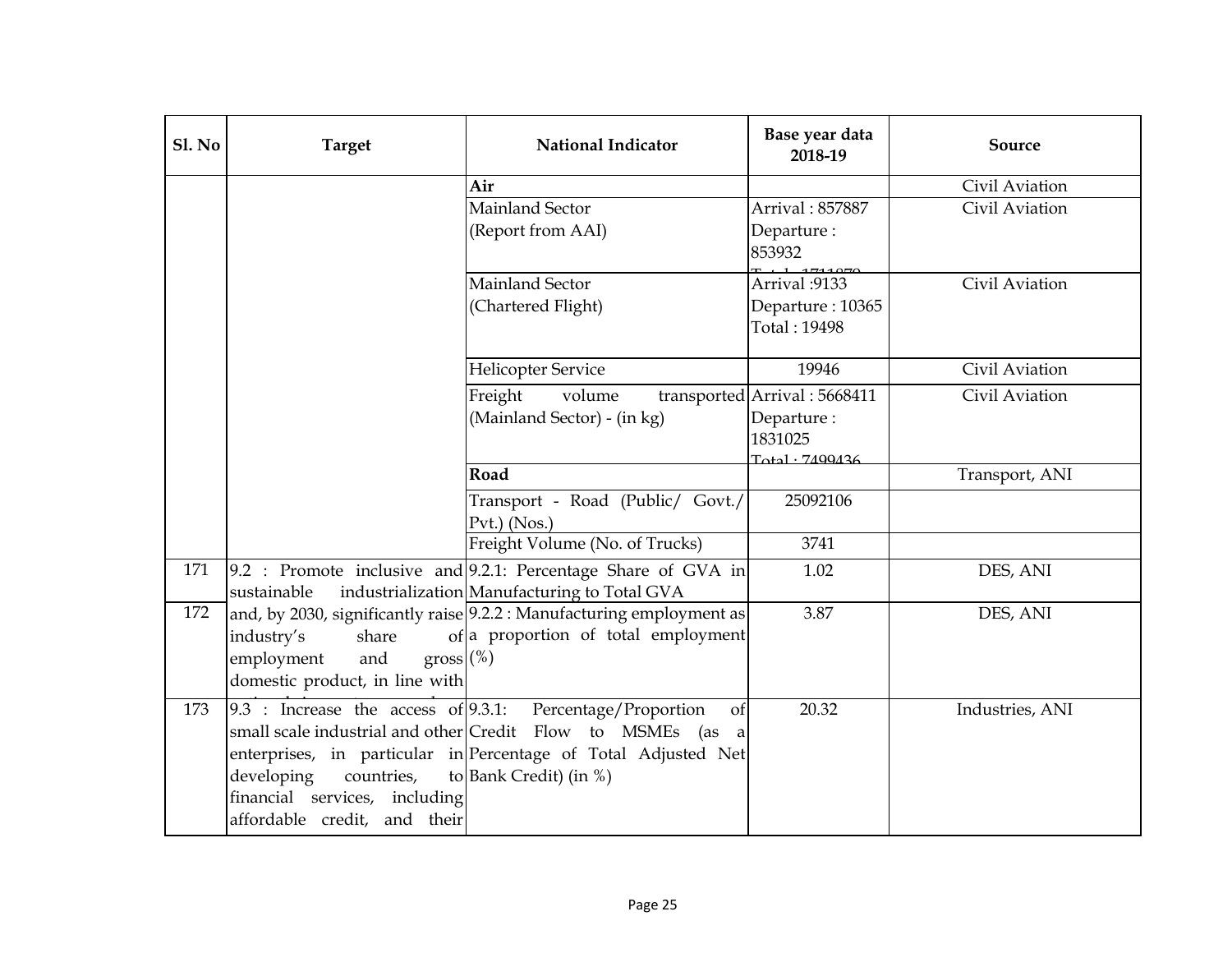| Sl. No | <b>Target</b>                                                                                                                                      | <b>National Indicator</b>                                                                                                                                                                                                                 | Base year data<br>2018-19                                                                                     | Source                                                         |
|--------|----------------------------------------------------------------------------------------------------------------------------------------------------|-------------------------------------------------------------------------------------------------------------------------------------------------------------------------------------------------------------------------------------------|---------------------------------------------------------------------------------------------------------------|----------------------------------------------------------------|
| 174    | Significantly increase 9.4.1<br>9.4 :<br>access<br>communications<br>technology<br>and strive to provide universal<br>and affordable access to the | Number<br>of<br>$\mathbf{r}$<br>internet<br>to information and subscription as % of total population                                                                                                                                      | 60.46%<br>Total mobile<br>internet<br>suscribers-240059                                                       | IT, ANI: (Subsribers)<br>Census 2011 : Projected<br>population |
| 175    |                                                                                                                                                    | 9.4.2 : No. of broadband subscribers<br>per 10000 persons                                                                                                                                                                                 | 295<br>11710 (BSNL)                                                                                           | IT, ANI: (Subsribers)<br>Census 2011 : Projected<br>population |
| 176    |                                                                                                                                                    | 9.4.2.a : UT Indicator - Percentage of<br>Mobile<br>connection<br>per<br>100<br>population in rural and urban area                                                                                                                        | 137.14<br><b>BSNL</b> - 308581<br>Airtel - 192193<br>Vodafone - 44693<br>Total - 544467                       | IT, ANI: (Subsribers)<br>Census 2011 : Projected<br>population |
|        | Goal 10: Reduce inequality within and among countries                                                                                              |                                                                                                                                                                                                                                           |                                                                                                               |                                                                |
| 177    | cent of the population at a rate and the total population (in $\%$ )<br>the<br>national<br>higher<br>than<br>average                               | 10.1 : By 2030, progressively 10.1.1 : Growth rates of household Rural<br>achieve and sustain income expenditure per capita among the Bottom 40% of<br>growth of the bottom 40 per bottom 40 per cent of the population Population - 8.96 | <b>Total Population-</b><br>19.51<br>Urban<br>Bottom 40% of<br>Population - 25.25<br><b>Total Population-</b> | NSS, NSO, MoSPI                                                |
| 178    | and political inclusion of all, capita household expenditure                                                                                       | $10.2$ : By 2030, empower and $10.2.1$ : Percentage of people living<br>promote the social, economic below 50 per cent of median per                                                                                                      | Rural: 2.49<br><b>Urban: 5.37</b><br>$(2011-12)$                                                              | NSS, NSO, MoSPI                                                |
| 179    | irrespective<br>of<br>age,<br>disability,<br>ethnicity,<br>race,<br>origin, religion or economic or<br>other status                                | sex, 10.2.2 : Proportion of seats held by<br>women in national Parliament, State<br>legislation<br>and<br>Local<br>Self                                                                                                                   | 37.40<br><b>Local Self</b><br>Government                                                                      | <b>Election Commission of UTs</b>                              |
| 180    |                                                                                                                                                    | 10.2.3: Proportion of SC/ST persons<br>in Elected bodies, (in % in Lok                                                                                                                                                                    | $\boldsymbol{0}$                                                                                              | Municipal & Panchayat Election,<br><b>ANI</b>                  |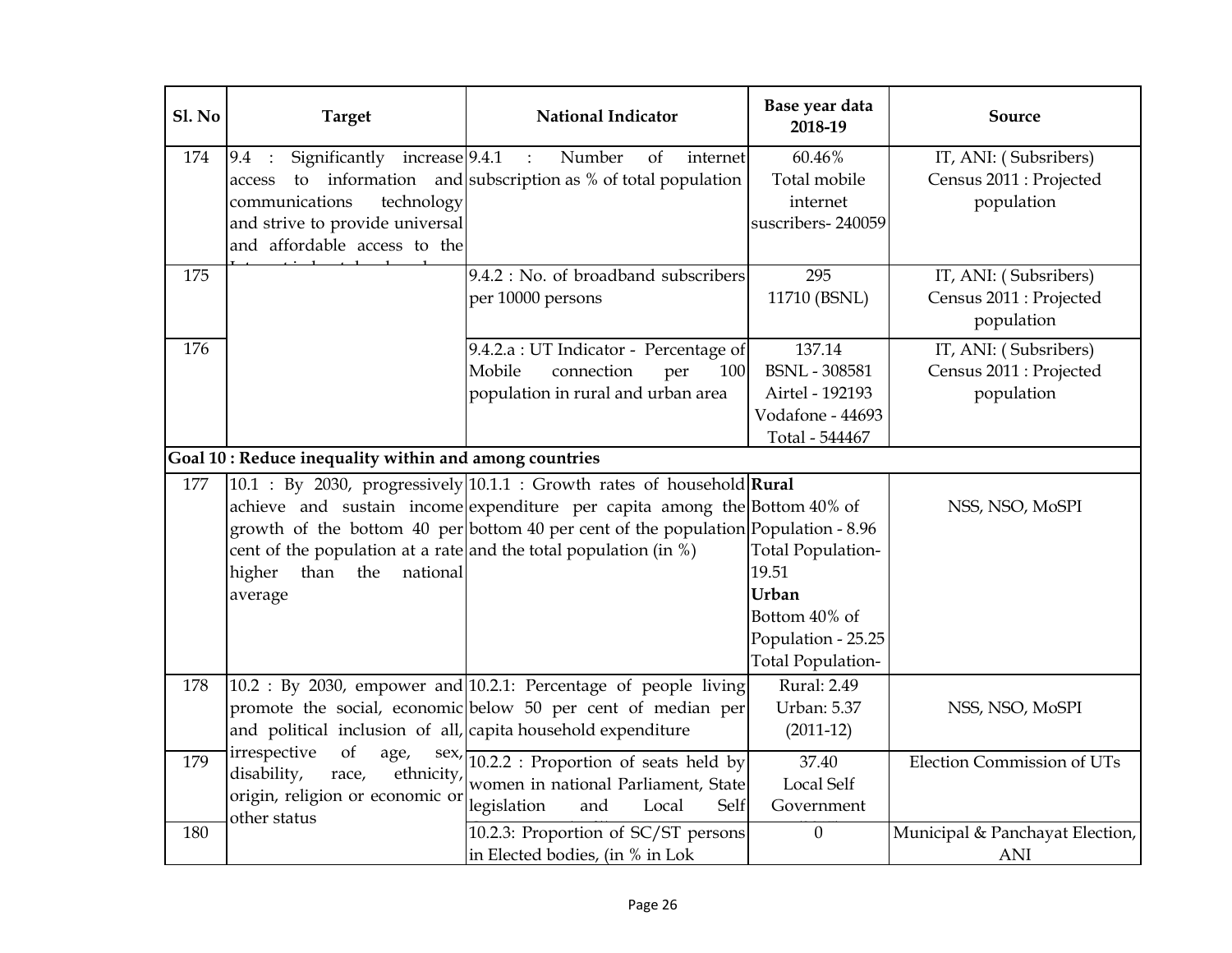| Sl. No | <b>Target</b>                                                                                                                                                                                                       | <b>National Indicator</b>                                                                                                                                         | Base year data<br>2018-19              | Source                             |
|--------|---------------------------------------------------------------------------------------------------------------------------------------------------------------------------------------------------------------------|-------------------------------------------------------------------------------------------------------------------------------------------------------------------|----------------------------------------|------------------------------------|
| 181    | 10.3: Adopt policies, especially 10.3.1:<br>fiscal,<br>and<br>wage                                                                                                                                                  | budget<br>Percentage<br>of<br>social allocated for welfare of SCs and STs                                                                                         | 4.84<br>(225.93/4659.60)               | Finance /<br><b>Tribal Welfare</b> |
|        | policies,<br>protection<br>and<br>progressively achieve greater                                                                                                                                                     |                                                                                                                                                                   | (Tribal Sub Plan)<br>No SC notified in |                                    |
|        |                                                                                                                                                                                                                     | Goal 11 : Make cities and human settlements inclusive, safe, resilient and sustainable                                                                            |                                        |                                    |
| 182    | 11.1 : By 2030, ensure access 11.1.1:<br>services and upgrade slums                                                                                                                                                 | Proportion<br>Urban<br>of<br>for all to adequate, safe and Population Living in Slums, informal<br>affordable housing and basic Settlements or Inadequate Housing | $\boldsymbol{0}$                       | <b>PBMC</b>                        |
| 183    | to safe, affordable, accessible districts<br>sustainable<br>and                                                                                                                                                     | 11.2 : By 2030, provide access 11.2.1.a. : UT Indicator: Proportion of<br>efficient<br>with<br>urban<br>transport mobility and public transport                   | 1/3<br>(33%)                           | Transport, ANI                     |
| 184    | safety, notably by expanding bus routes within cities                                                                                                                                                               | systems for all, improving road 11.2.1.b : UT Indicator - Number of                                                                                               | 37                                     | Transport, ANI                     |
| 185    | public transport, with special<br>attention to the needs of those<br>vulnerable                                                                                                                                     | 11.2.1.c : UT Indicator - Number of<br>Auto Rikshaw/Taxi in operation                                                                                             |                                        | Transport, ANI                     |
|        | situations,<br>in<br>women, children, persons with                                                                                                                                                                  | a. Auto Rickshaw                                                                                                                                                  | 4673                                   |                                    |
|        | disabilities and older persons                                                                                                                                                                                      | b. Car/Taxi/Omni & Jeep                                                                                                                                           | 6031                                   |                                    |
| 186    |                                                                                                                                                                                                                     | $11.2.1.d$ : UT Indicator - % of<br>Diviyangan friendly public transport<br>in operation                                                                          | 60%                                    | Transport, ANI                     |
| 187    |                                                                                                                                                                                                                     | 11.2.2: People killed/injured in road<br>accidents (per 1,00,000 population)                                                                                      | 72.25<br>(Killed<br>19/Injured 256)    | Police, ANI                        |
| 188    | 11.3<br>$\rm{By}$<br>2030,<br>sustainable of<br>inclusive<br>and<br>urbanization and capacity for development plans.<br>participatory, integrated and<br>sustainable human settlement<br>planning and management in | enhance 11.3.1.a : UT Indicator - Proportion<br><b>Districts</b><br>integrated<br>with                                                                            | 100                                    | PBMC, Port Blair                   |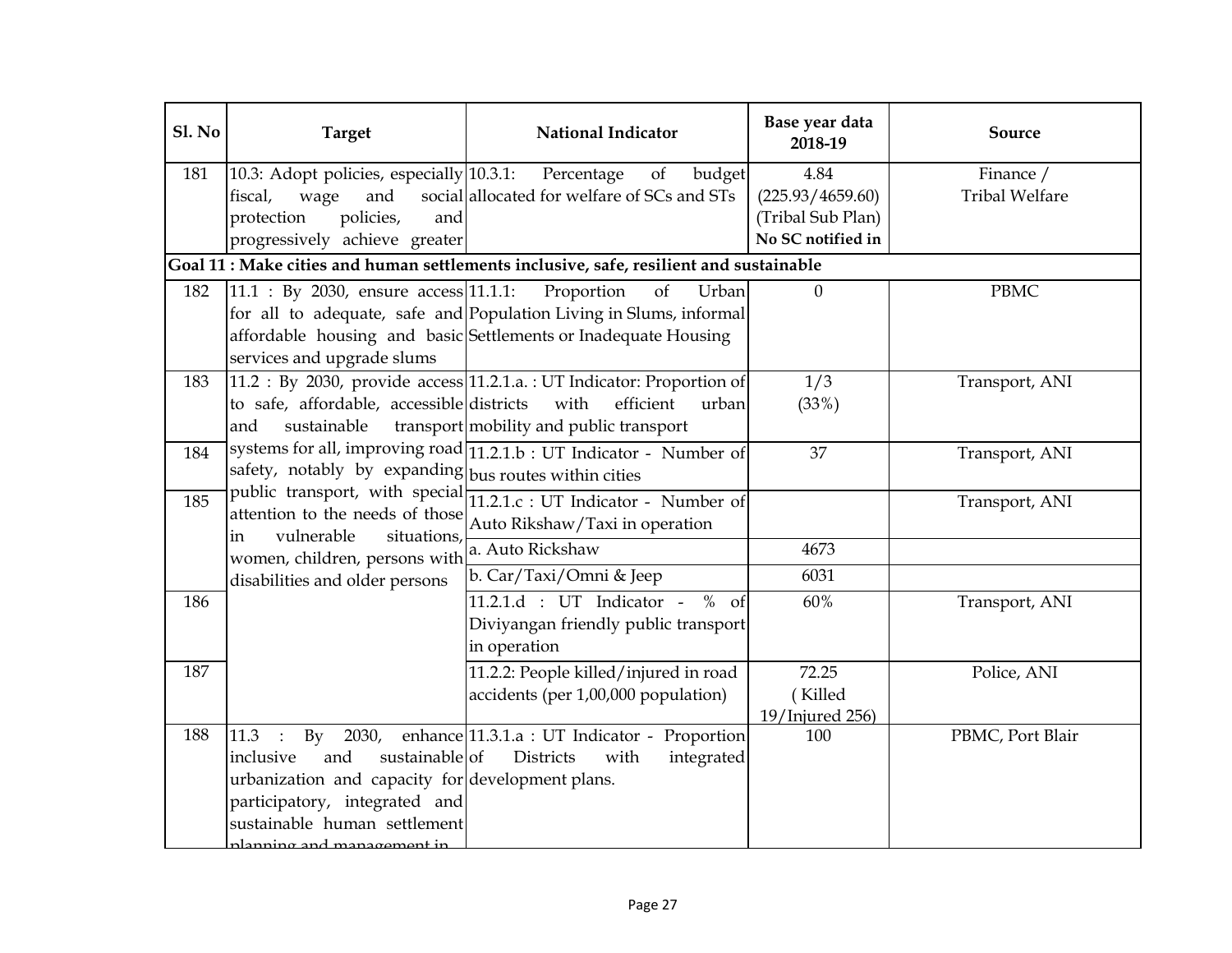| Sl. No | <b>Target</b>                                                                                                                                                                                                 | <b>National Indicator</b>                                                                                                                                                                    | Base year data<br>2018-19 | Source                   |
|--------|---------------------------------------------------------------------------------------------------------------------------------------------------------------------------------------------------------------|----------------------------------------------------------------------------------------------------------------------------------------------------------------------------------------------|---------------------------|--------------------------|
| 189    | protect and safeguard the Historic Buildings<br>world's cultural and natural                                                                                                                                  | 11.4 : Strengthen efforts to 11.4.1: Restoration and Reuse of                                                                                                                                | 03 Bunkers                | Art & Culture, ANI       |
| 190    | and the number of people population<br>and<br>substantially<br>affected<br>decrease the direct economic<br>losses relative to global gross<br>domestic product caused by<br>disasters,<br>including<br>water- | 11.5 : By 2030, significantly 11.5.1: Number of deaths attributed<br>reduce the number of deaths to extreme climate per 1,00,000                                                             | 0.252<br>(1/397000)       | Disaster Management, ANI |
| 191    | adverse<br>per<br>including by paying special frequency of collection                                                                                                                                         | $11.6$ : By 2030, reduce the $11.6.1$ : Proportion of households<br>capita from where solid waste is regularly<br>environmental impact of cities, collected, by agency of collection, by     | 100<br>(daily)            | <b>PBMC</b>              |
| 192    | management                                                                                                                                                                                                    | attention to air quality and $\frac{1}{11.6.2}$ : Percentage of wards with<br>municipal and other waste $\begin{bmatrix} 1 & 0 & 0 \\ 1 & 0 & 0 \\ 0 & 0 & 0 \end{bmatrix}$ waste collection | 100                       | <b>PBMC</b>              |
| 193    |                                                                                                                                                                                                               | 11.6.3: Percentage of waste processed                                                                                                                                                        | RD: 0<br>PBMC: 56.15      | RD/PBMC                  |
| 194    | 11.7.<br>Support<br>social<br>economic,<br>environmental links between<br>urban, peri-urban and rural                                                                                                         | positive 11.7.1 : Proportion of cities with<br>and Master Plan                                                                                                                               | 100                       | <b>APWD</b>              |
|        | Goal 12: Ensure sustainable consumption and production patterns                                                                                                                                               |                                                                                                                                                                                              |                           |                          |
| 195    | waste<br>reduce                                                                                                                                                                                               | 12.1 : By 2030, substantially $ 12.1.1$ : Number of waste recycling<br>generation plants installed                                                                                           | $\overline{0}$            | <b>PBMC</b>              |
| 196    | recycling and reuse                                                                                                                                                                                           | through prevention, reduction, 12.1.1.a UT Indicator- Number of<br>wards with 100% source segregation                                                                                        | 100<br>24/24              | <b>PBMC</b>              |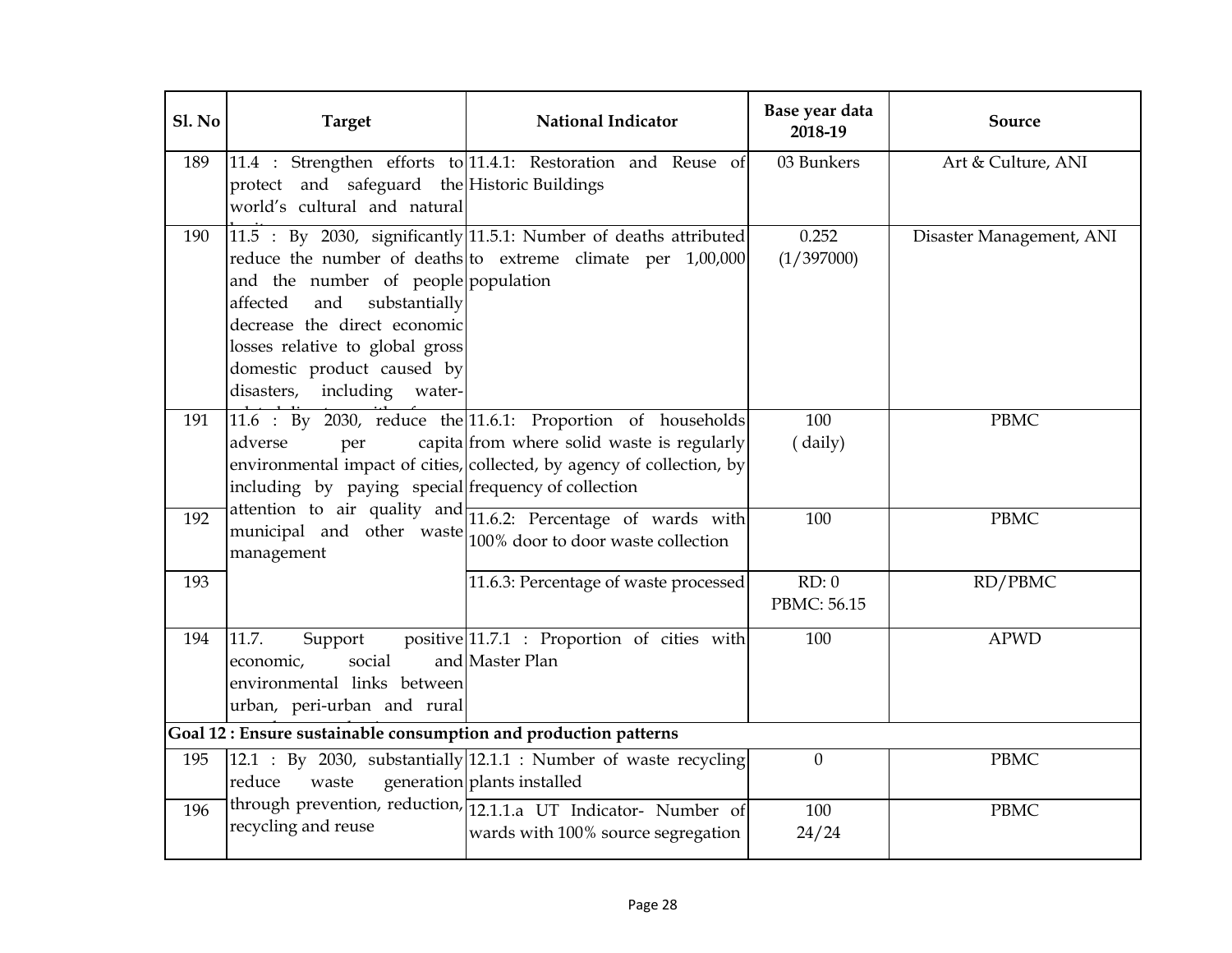| Sl. No | <b>Target</b>                                                                                                                                                                                | <b>National Indicator</b>                                                                                                                                                       | Base year data<br>2018-19               | Source           |
|--------|----------------------------------------------------------------------------------------------------------------------------------------------------------------------------------------------|---------------------------------------------------------------------------------------------------------------------------------------------------------------------------------|-----------------------------------------|------------------|
| 197    | 12.2:<br>Promote<br>national policies and priorities [Alumbers]                                                                                                                              | public 12.2.1 : Green public procurement<br>procurement practices that are policy developed and adopted by<br>sustainable, in accordance with the Central Ministries/States/UTs | GeM and e-<br>Procurement<br>adopted    | Finance          |
| 198    |                                                                                                                                                                                              | 12.2.1.a: UT Indicator - Proporation<br>of Procurement made through GeM<br>out of total procurement                                                                             | 4.74<br>(11.8/248.74)                   | Finance          |
|        |                                                                                                                                                                                              | Goal 13: Conserve and Sustainably use the oceans, seas and marine resources for sustainable development                                                                         |                                         |                  |
| 199    | pollution of all kinds, in<br>landbased<br>particular<br>from<br>activities,<br>including<br>marine                                                                                          | 13.1 : By 2025, prevent and 13.1.1: Percentage use of nitrogenous<br>significantly reduce marine fertilizer to total fertilizer (N,P & K)                                       | 99.30                                   | Agriculture, ANI |
| 200    | and coastal ecosystems to<br>significant<br>avoid<br>adverse<br>including<br>impacts,<br>by                                                                                                  | 13.2 : By 2020, sustainably $13.2.1$ : Percentage change in area<br>manage and protect marine under mangroves (Area in Sqkm)                                                    | $(-)$ 0.16%<br>(617 Sq Km)<br>2017-ISFR | Forest, ANI      |
| 201    | strengthening their resilience,<br>and take action for their<br>restoration in order to achieve<br>healthy and productive oceans                                                             | 13.2.2 : Percentage change in Marine<br>Protected Areas (MPA)                                                                                                                   | $0\%$<br>(635.80 Sq Km)                 | Forest, ANI      |
| 202    | 13.3:<br>Bv<br>2020,<br>regulate harvesting and end (MSY) in fishing (in MT/Year)<br>overfishing, illegal, unreported                                                                        | effectively 13.3.1 : Maximum Sustainable Yield                                                                                                                                  | 40945                                   | Fisheries, ANI   |
| 203    | and implement science based foreign illegal fishing vessel.<br>management plans, in order to<br>restore fish stocks in the<br>shortest time feasible, at least<br>to levels that can produce | and unregulated fishing and $ 13.3.1$ . a : UT Indicator : No. of cases<br>destructive fishing practices registered against poaching<br>of                                      | 5                                       | Police, ANI      |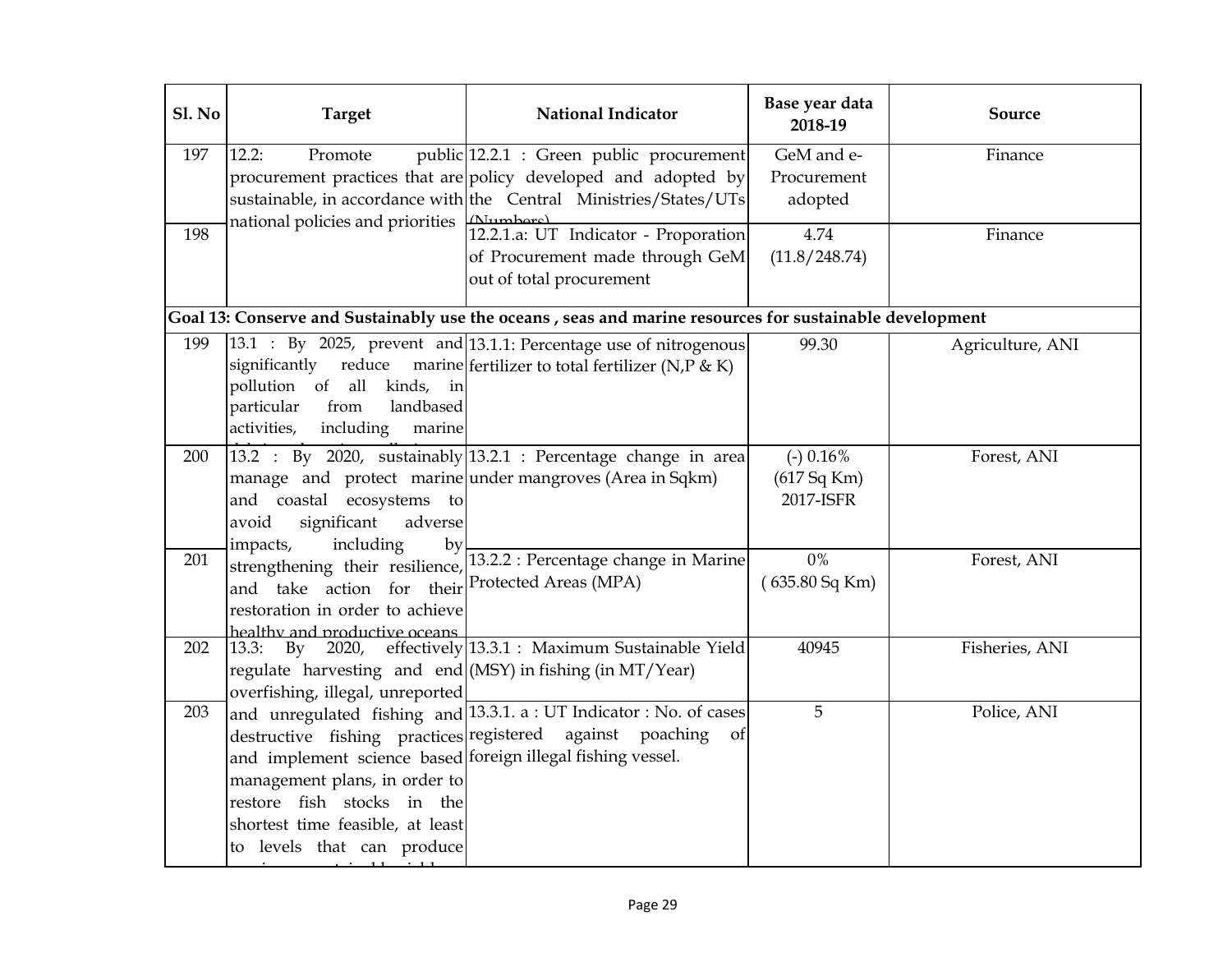| Sl. No | <b>Target</b>                                           | <b>National Indicator</b>                                                                                                                                   | Base year data<br>2018-19 | Source         |
|--------|---------------------------------------------------------|-------------------------------------------------------------------------------------------------------------------------------------------------------------|---------------------------|----------------|
| 204    |                                                         | $13.4:$ By 2020, conserve at least $13.4.1:$ Coverage of protected areas                                                                                    | 1.81                      | Forest, ANI    |
|        | 10 per cent of coastal and in relation to marine areas. |                                                                                                                                                             | 635.80/35000*100          |                |
| 205    |                                                         | marine areas, consistent with $\overline{13.4.2}$ : Percentage change in area                                                                               | $(-)$ 0.16%               | Forest, ANI    |
|        |                                                         | national and international law under mangroves (Area in Sqkm)                                                                                               | (617 Sq km)               |                |
|        | and based on the best available                         |                                                                                                                                                             | 2017-ISFR                 |                |
| 206    |                                                         | 13.5: Provide access for small-13.5.1 : Assistance to the traditional                                                                                       |                           | Fisheries, ANI |
|        |                                                         | scale artisanal fishers to marine/artisanal fishers for procurement of                                                                                      |                           |                |
|        | resources and markets                                   | FRP boats & other associated fishing                                                                                                                        |                           |                |
|        |                                                         | implements (in No/Rs. in lakh)                                                                                                                              |                           |                |
|        |                                                         | <b>Fishing Boat</b>                                                                                                                                         | 27                        |                |
|        |                                                         |                                                                                                                                                             | (Rs. 102.73)              |                |
|        |                                                         | Deep Freezer                                                                                                                                                | 0 <sub>5</sub>            |                |
|        |                                                         |                                                                                                                                                             | (Rs. 0.80)                |                |
|        |                                                         | <b>Ice Box</b>                                                                                                                                              | 03                        |                |
|        |                                                         |                                                                                                                                                             | (Rs. 0.17)                |                |
|        |                                                         | Moped with Ice Box                                                                                                                                          |                           |                |
|        |                                                         | Engine                                                                                                                                                      | 21                        |                |
|        |                                                         |                                                                                                                                                             | (Rs.4.28)                 |                |
|        |                                                         | Fish Transport vehicle                                                                                                                                      | 05                        |                |
|        |                                                         |                                                                                                                                                             | (Rs.14.00)                |                |
|        |                                                         | Goal 14: Protect, restore and promote sustainable use of terrestrial ecosystems, sustainably manage forests, combat                                         |                           |                |
| 207    |                                                         | docortification, and halt and roworco land dogradation and halt hiodiworcity loce<br>$14.1$ : By 2020, ensure the $14.1.1$ : Forest area as a precentage of | 86.93%                    | Forest, ANI    |
|        | conservation, restoration and total geographical area   |                                                                                                                                                             | (7171 Sq km)              |                |
|        | sustainable use of terrestrial                          |                                                                                                                                                             | 2017-ISFR                 |                |
| 208    | and<br>inland                                           | freshwater 14.1.2: Protected area as percentage                                                                                                             | 19.43%                    | Forest, ANI    |
|        |                                                         | ecosystems and their services, of total geographical area, (in '000 (1602.416 Sq km)                                                                        |                           |                |
|        | in particular forests, wetlands, <sub>Sq.km.</sub> )    |                                                                                                                                                             |                           |                |
|        | mountains and dry lands, in                             |                                                                                                                                                             |                           |                |
| 209    |                                                         | 14.2 : By 2020, promote the 14.2.1 : Percentage change in Forest                                                                                            | 0.01%                     | Forest, ANI    |
|        | implementation of sustainable Area coverage             |                                                                                                                                                             | (2017-19) ISFR            |                |
|        | management of all types of                              |                                                                                                                                                             |                           |                |
|        |                                                         |                                                                                                                                                             |                           |                |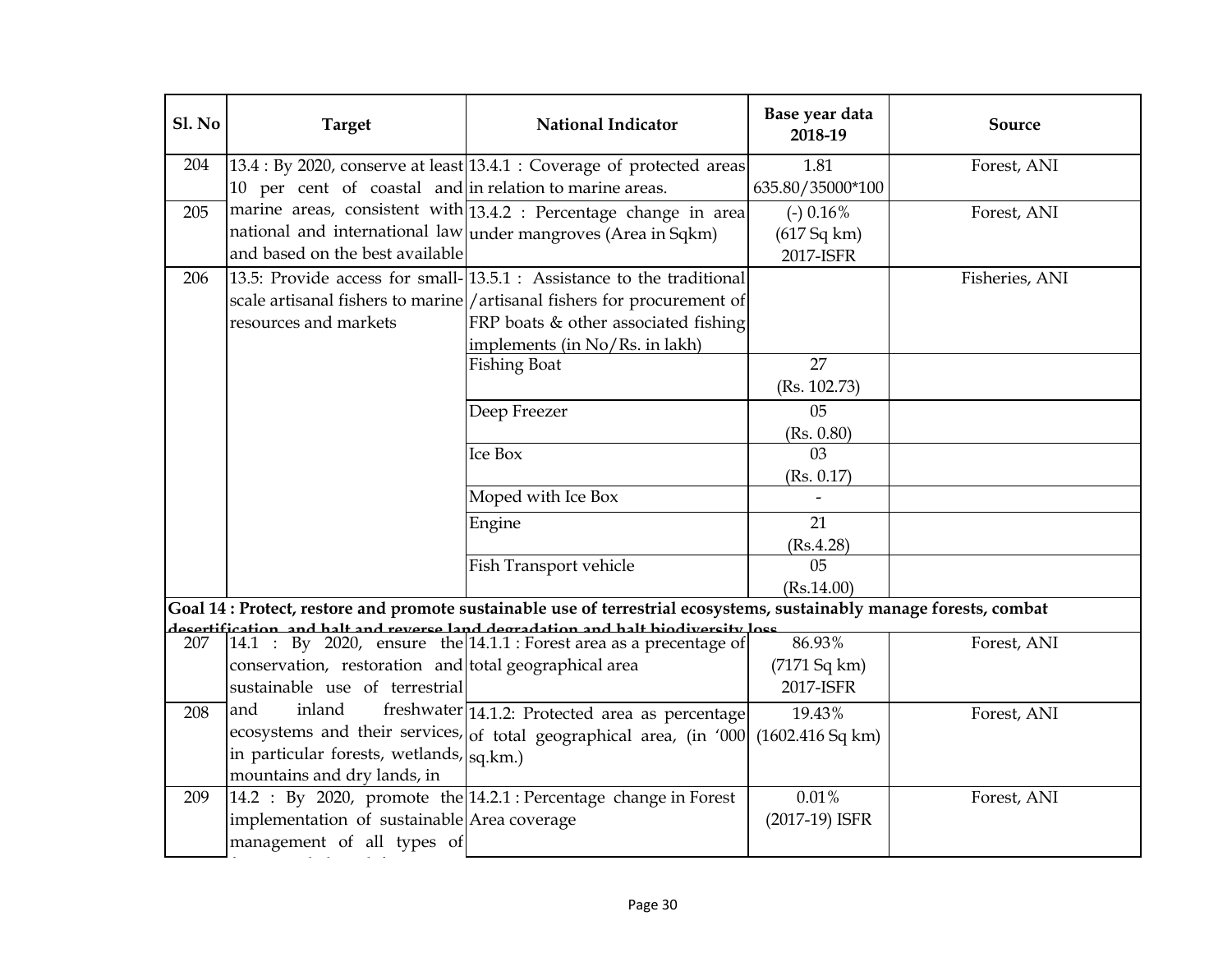| Sl. No | <b>Target</b>                                                                                                                                                                           | <b>National Indicator</b>                                                                                                             | Base year data<br>2018-19 | Source      |
|--------|-----------------------------------------------------------------------------------------------------------------------------------------------------------------------------------------|---------------------------------------------------------------------------------------------------------------------------------------|---------------------------|-------------|
| 210    | forests,<br>substantially<br>increase                                                                                                                                                   | halt deforestation, 14.2.2 : Total area covered under<br>restore degraded forests and different afforestation schemes (Ha.)           | 3824.84                   | Forest, ANI |
| 211    | globally                                                                                                                                                                                | afforestation and reforestation 14.2.3: Tree cover as percentage of<br>total geographical area                                        | 0.42%<br>(35)             | Forest, ANI |
| 212    | desertification,<br>and<br>degraded<br>soil,<br>land<br>including land affected by<br>desertification, drought and                                                                      | $ 14.3$ : By 2030, combat $ 14.3.1$ : Proportion of land that is<br>restore degraded over total land area                             | 4.6<br>$(380/8249*100)$   | Forest, ANI |
| 213    | protected species of flora and 1972.<br>and<br>address<br>fauna<br>both<br>demand and supply of illegal<br>wildlife products                                                            | 14.4 : Take urgent action to end 14.4.1 : Number of cases registered<br>poaching and trafficking of under the wildlife Protection Act | 176                       | Forest, ANI |
| 214    | resources from all sources and spending<br>all levels<br>at<br>sustainable forest management expenditure (Rs. in lakhs)<br>adequate<br>provide<br>and<br>incentives<br>developing<br>to | 14.5 : Mobilize significant 14.5.1: Percentage of government<br>on<br>environmental<br>to finance protection to total government      | 5.72%<br>26681.50         | Forest, ANI |
| 215    | and trafficking of protected 1972<br>including<br>species,<br>by<br>increasing the capacity of local                                                                                    | 14.6 : Enhance global support 14.6.1: Number of cases registered<br>for efforts to combat poaching under the Wildlife Protection Act, | 176                       | Forest, ANI |
|        |                                                                                                                                                                                         | Goal 15: Promote peaceful and inclusive societies for sustainable development, provide access to justice for all and build            |                           |             |
| 216    | ومتواطئ ستستحدث ومقتبته والقمامة                                                                                                                                                        | 15.1 : Significantly reduce all 15.1.1 : Number of victims of<br>forms of violence and related intentional homicide per 100,000       | 3.67                      | Police, ANI |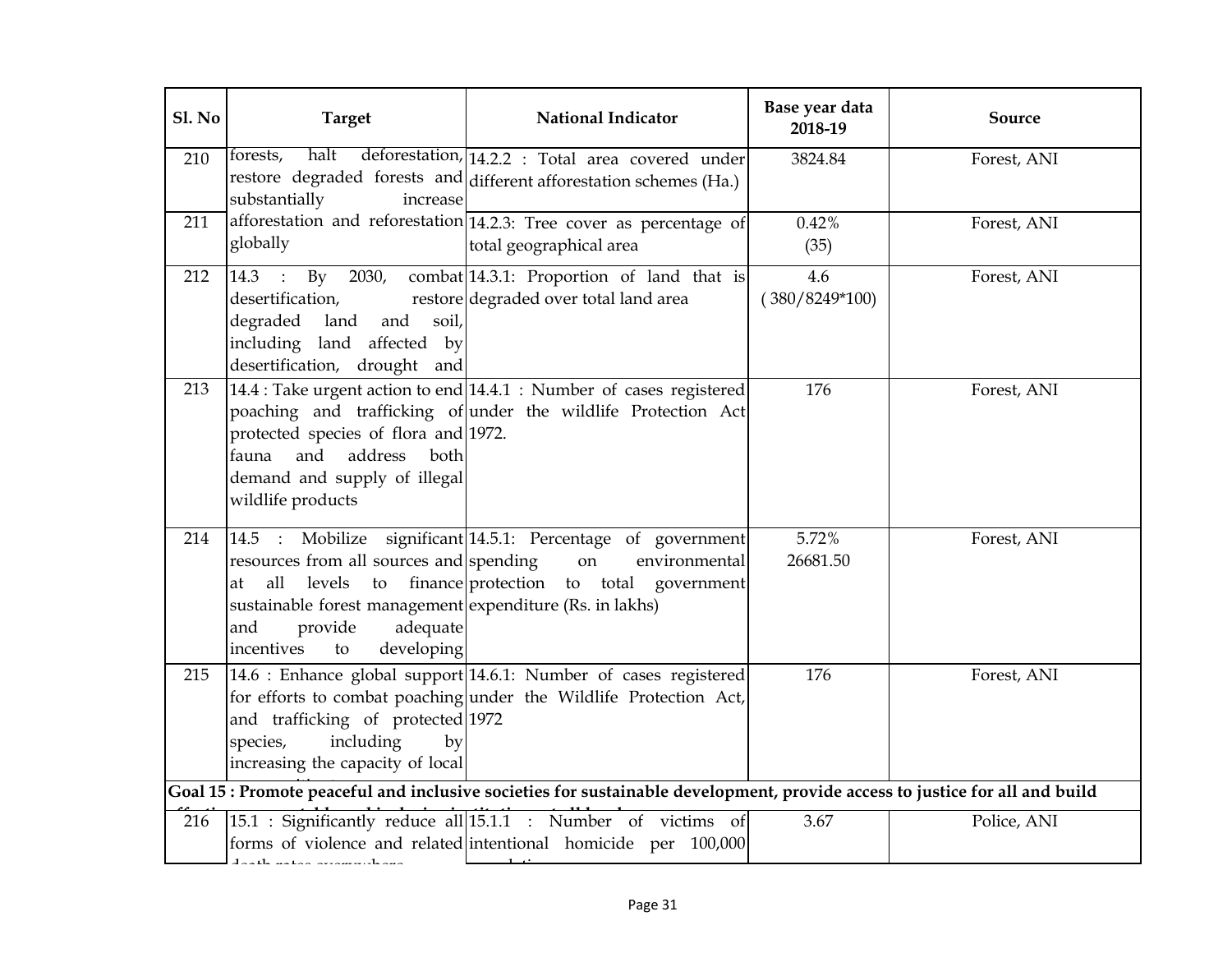| SI. No | Target                 | <b>National Indicator</b>               | Base year data<br>2018-19 | Source      |
|--------|------------------------|-----------------------------------------|---------------------------|-------------|
| 217    | death rates everywhere | $15.1.2$ : Per $1,00,000$<br>Population | 76.19                     | Police, ANI |
|        |                        | subjected to physical, psychological    |                           |             |
|        |                        | or sexual violence in the previous 12   |                           |             |
|        |                        | $l$ monthe                              |                           |             |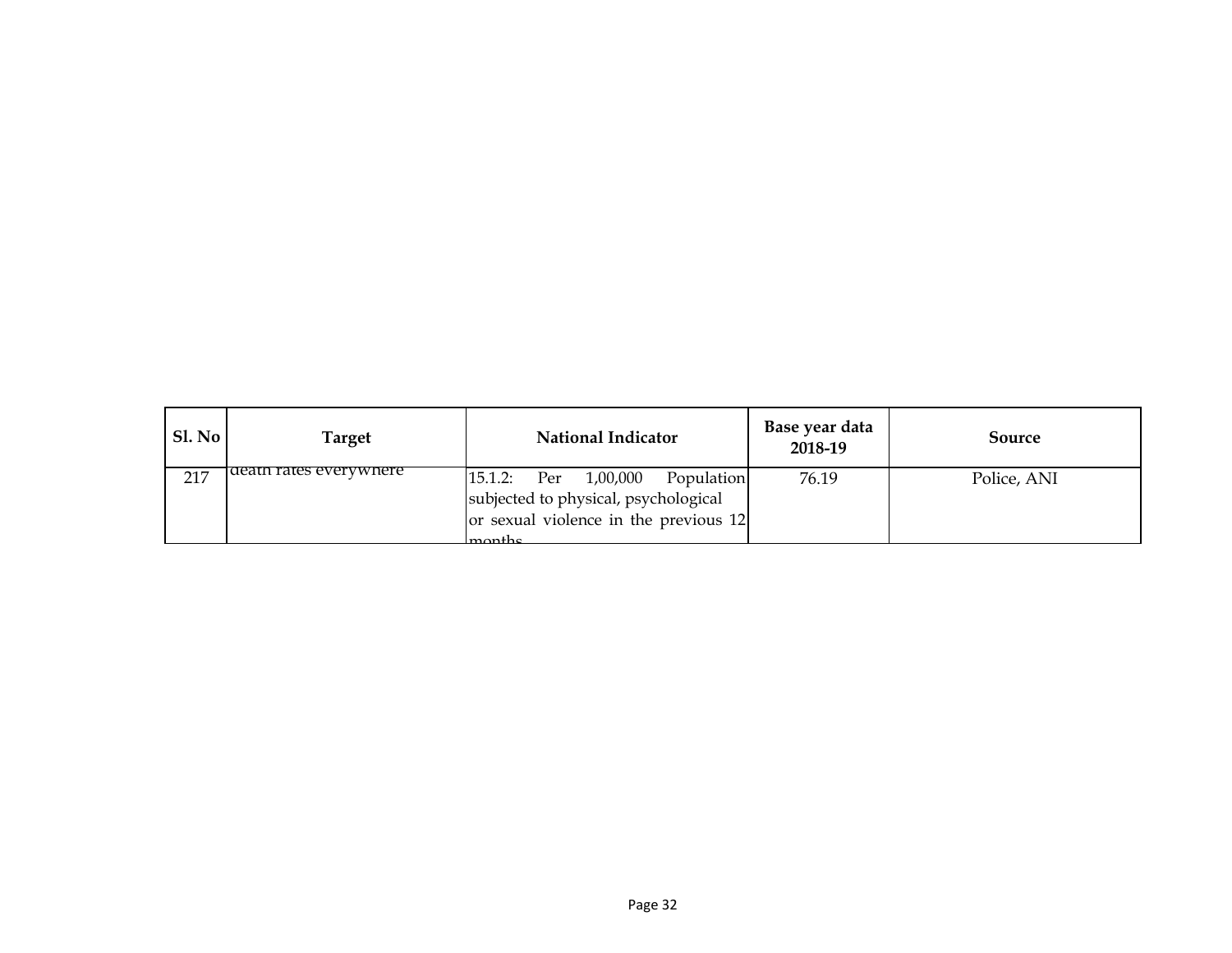| Sl. No | <b>Target</b>                                                     | <b>National Indicator</b>                                                                                                                                                                                       | Base year data<br>2018-19                | Source                            |
|--------|-------------------------------------------------------------------|-----------------------------------------------------------------------------------------------------------------------------------------------------------------------------------------------------------------|------------------------------------------|-----------------------------------|
| 218    | children                                                          | 15.2 : End abuse, exploitation, 15.2.1 : Number of victims of human<br>trafficking and all forms of trafficking per 100,000 population,<br>violence against and torture of by sex, age and form of exploitation | $\overline{0}$                           | Police, ANI                       |
| 219    |                                                                   | 15.2.2 : Proportion<br>of<br>Crime<br>Committed against Children during                                                                                                                                         | 123.76                                   | Police, ANI                       |
| 220    |                                                                   | 15.2.3 : Number of Missing Children                                                                                                                                                                             | 51                                       | Police, ANI                       |
| 221    | the<br>national<br>at<br>international levels and ensure          | $15.3$ : Promote the rule of law $15.3.1$ : Number of courts per lakh<br>and population                                                                                                                         | 10.79 per lakh<br>Total = $11$           | Law department, ANI               |
| 222    | equal access to justice for all                                   | 15.3.2 : Number of Judges (all levels)<br>per lakh population.                                                                                                                                                  | 10.79 per lakh<br>Total = $11$           | Law department, ANI               |
| 223    | reduce illicit financial and Arms Act                             | 15.4 : By 2030, significantly 15.4.1 : Number of cases under the                                                                                                                                                | 1                                        | Police, ANI                       |
| 224    | assets and combat all forms of $ $ Recovery (%)                   | arms flows, strengthen the 15.4.2 : Value of Property Stolen &<br>recovery and return of stolen Recovered (in Cr.) and Percentage                                                                               | 36.36%<br>R-4440944<br>S-12214232        | Police, ANI                       |
| 225    | 15.5 : Substantially reduce 15.5.1:<br>their forms                | Cases<br>reported<br>under<br>corruption and bribery in all Prevention of Corruption Act and<br>related section of IPC per 1,00,000<br>population                                                               | 0.25<br>(2018)                           | National Crime Records Bureau     |
| 226    | 15.6<br>Develop<br>$\mathcal{L}$                                  | effective, 15.6.1 : Number of Government<br>accountable and transparent services provided online to citizens.                                                                                                   | 152<br>(Service delivered                | IT, ANI                           |
| 227    | institutions at all levels                                        | 15.6.2 : Percentage of RTI queries                                                                                                                                                                              | 73.8                                     | PGC, ANI                          |
| 228    |                                                                   | 15.6.3 : Number of applications filed<br>with institutions coming under Right<br>To Information Act                                                                                                             | 2030                                     | PGC, ANI                          |
| 229    | 15.7 :<br>Ensure<br>participatory<br>inclusive,<br>representative | responsive, 15.7.1: Proportion of seats held by<br>and women in national Parliament, State<br>decision-Legislation and Local Self                                                                               | 37.40<br><b>Local Self</b><br>Government | <b>Election Commission of UTs</b> |